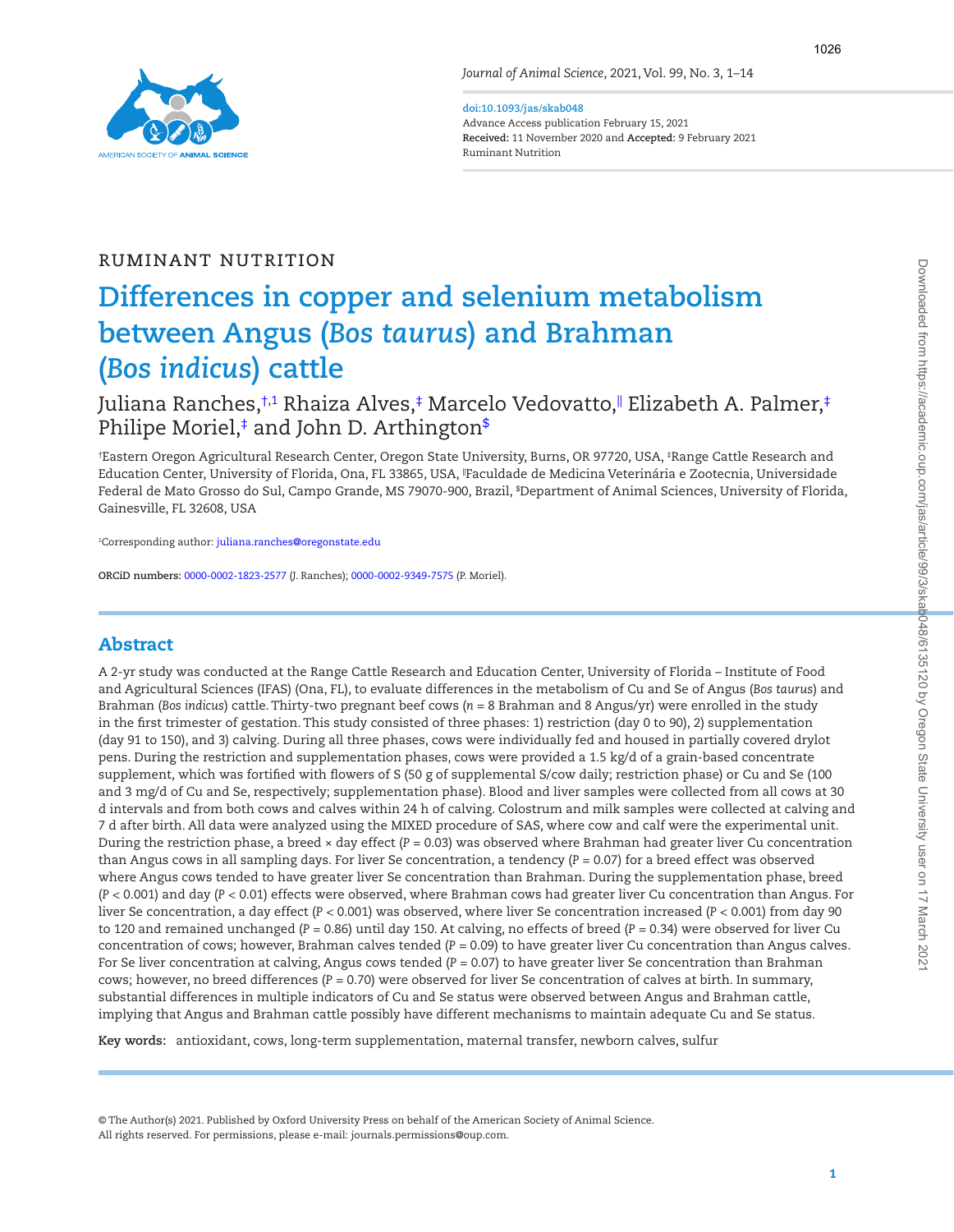|  |  |  |  |  |  | Abbreviations |  |
|--|--|--|--|--|--|---------------|--|
|  |  |  |  |  |  |               |  |
|  |  |  |  |  |  |               |  |

| CP  | ceruloplasmin          |
|-----|------------------------|
| GPx | glutathione peroxidase |
| RBC | red blood cells        |
| SOD | superoxide dismutase   |

## Introduction

Copper and Se are trace minerals required for the optimum performance of animals. Selenium is an important component in antioxidant molecules, while Cu is required for the function of more than 30 enzymes. The lack of these trace minerals in the diet can lead to Cu and Se deficiency, which are the most common trace mineral deficiencies for grazing cattle around the world ([McDowell and Arthington, 2005](#page-12-0)), resulting in reduced performance, impaired immune response, and reproductive failure ([McDowell, 1996](#page-12-1); [Spears, 2000](#page-12-2)).

In order to avoid such mineral deficiencies, a mineral supplementation strategy is required, which can be accomplished by indirect (i.e., pasture and/or soil fertilization) or direct (i.e., mineral licks, mixtures, drenches, boluses, and injections) methods of supplementation. The target intake of mineral supplements is based on the established dietary requirements of cattle ([NASEM, 2016\)](#page-12-3). These dietary requirements are a function of the metabolic requirement and endogenous or inevitable losses of each particular mineral and the efficiency in which a mineral is absorbed from the diet. The requirements for most of the minerals are not constant and are impacted by a number of dietary and physiological factors that affect either absorption or metabolic demand [\(Spears, 2002](#page-13-0)). Among the physiological factors, age, sex, production stage (maintenance, growth, reproduction, and lactation), and production level are usually the factors with the highest consideration for the estimation of the nutritional requirements. However, one factor that is sometimes overlooked is the impact of genetics.

The effect of breed on mineral metabolism has been observed in previous studies focused on *Bos taurus* breeds (Angus, Simmental, and Charolais; [Ward et al., 1995;](#page-13-1) [Mullis et al.,](#page-12-4) [2003;](#page-12-4) [Pogge et al., 2012;](#page-12-5) [Fry et al., 2013\)](#page-12-6). Given the differences in trace mineral metabolism found among *B. taurus* breeds, it would be logical to expect even greater differences when comparing breeds within different subspecies. [Langlands et al.](#page-12-7) [\(1980\)](#page-12-7) reported that *Bos indicus* cattle (Afrikaner and Brahman breeds) had greater blood Se concentration and greater whole blood glutathione peroxidase (**GPx**) activity than *B. taurus* cattle (Hereford × Shorthorn). In addition, [Dermauw et al.](#page-12-8) [\(2014\)](#page-12-8) reported that *B. taurus* (Holstein × Friesian × Abyssinian Highland Zebu) became severely Cu deficient, whereas *B. indicus* cattle (Abyssinian Highland Zebu) maintained plasma Cu concentration just below the threshold value for deficiency after 11 wk consuming a Cu-deficient diet.

These initial studies reveal that cattle genetics do impact Cu and Se metabolism, and *B*. *indicus* breeds may be more tolerant to deficiency when consuming diets inadequate in Cu and Se. In the United States, Angus and Brahman breeds represent the most widely used *B. taurus* and *B. indicus* breeds, respectively, in the commercial beef industry. Therefore, we hypothesized that Brahman cattle will be less susceptible to Cu and Se deficiency than Angus cattle when fed a diet low in Cu and Se and supplemented with high S. Thus, the objective of this study was to identify potential differences in metabolism of Cu and Se in purebred Angus and Brahman cattle.

## Material and Methods

A 2-yr study (2017 and 2018) was conducted at the Range Cattle Research and Education Center (**RCREC**), University of Florida – IFAS (Ona, FL), to identify potential differences in the metabolism of Cu and Se in purebred Angus (*B. taurus*) and Brahman (*B. indicus*) cattle. All procedures were similar between years and approved by the Institutional Animal Care and Use Committee of the University of Florida (protocol no. 201609623).

## **Animals, diets, handling, and study design**

Thirty-two mature pregnant beef cows (*n* = 8 Brahman and 8 Angus/ year) were enrolled in the first trimester of gestation over two consecutive years. Cows were obtained from three source herds in southern Florida, including the RCREC, University of Florida – IFAS (Ona, FL; Brahman and Angus); Kempfer Cattle Company (St. Could, FL; Brahman); and Hilliard Brothers (Clewiston, FL; Angus). All the cows enrolled in the study were managed as a single herd at the RCREC for a year before the beginning of the study.

The study consisted of three phases: 1) restriction, 2) supplementation, and 3) calving. During all three phases, cows were individually fed and housed in partially covered drylot pens. Ground grass hay (*Cynodon dactylon and Hemarthria altissima*) was provided continuously in amounts to ensure ad libitum consumption. During the restriction phase (day 0 to 90) and supplementation phase (day 91 to 150), cows were provided 1.5 kg/d of a grain-based concentrate supplement

<span id="page-1-0"></span>**Table 1.** Chemical composition of pasture, hay, and grain supplemented to the cows during restriction, supplementation, and calving phases<sup>1</sup>

| Item                             | Hay  | Concentrate          | Hay  | Concentrate          |
|----------------------------------|------|----------------------|------|----------------------|
|                                  |      | ------ Year 1 ------ |      | ---- Year 2 - VV---- |
| crude<br>protein<br>(CP), %      | 3.95 | 26.2                 | 13.6 | 25.1                 |
| acid detergent<br>fiber, %       | 33.8 | 22.3                 | 33.5 | 26.8                 |
| neutral<br>detergent<br>fiber, % | 74.8 | 36.2                 | 68.1 | 41.5                 |
| nonfiber<br>carbohydrates,<br>%  | 11.3 |                      | 8.40 |                      |
| total digestible<br>nutrients, % | 53.0 | 76.0                 | 55.0 | 74.0                 |
| Ca, %                            | 0.13 | 0.90                 | 0.37 | 1.10                 |
| P, %                             | 0.12 | 0.52                 | 0.29 | 0.52                 |
| Mg, %                            | 0.22 | 0.27                 | 0.27 | 0.26                 |
| K, %                             | 0.26 | 1.49                 | 1.75 | 1.44                 |
| Na, %                            | 0.04 | 0.15                 | 0.02 | 0.07                 |
| Fe, mg/kg                        | 77.0 | 164                  | 70.0 | 199                  |
| Zn, mg/kg                        | 17.0 | 44.5                 | 22.0 | 52.0                 |
| Cu, mg/kg                        | 4.5  | 8.0                  | 7.5  | 9.0                  |
| Mn, mg/kg                        | 9.5  | 22.5                 | 13.0 | 29.5                 |
| Mo, mg/kg                        | 0.1  | 3.0                  | 0.2  | 2.5                  |
| S, %                             | 0.1  | 0.2                  | 0.3  | 0.4                  |
| Se, mg/kg                        | 0.01 | 0.2                  | 0.1  | 0.2                  |

1 Hay and concentrate samples were collected monthly for each year, dried, and ground to pass a 4-mm screen. Hay and concentrate samples were analyzed for wet chemistry in duplicate at Dairy One Forage Laboratory (Ithaca, NY).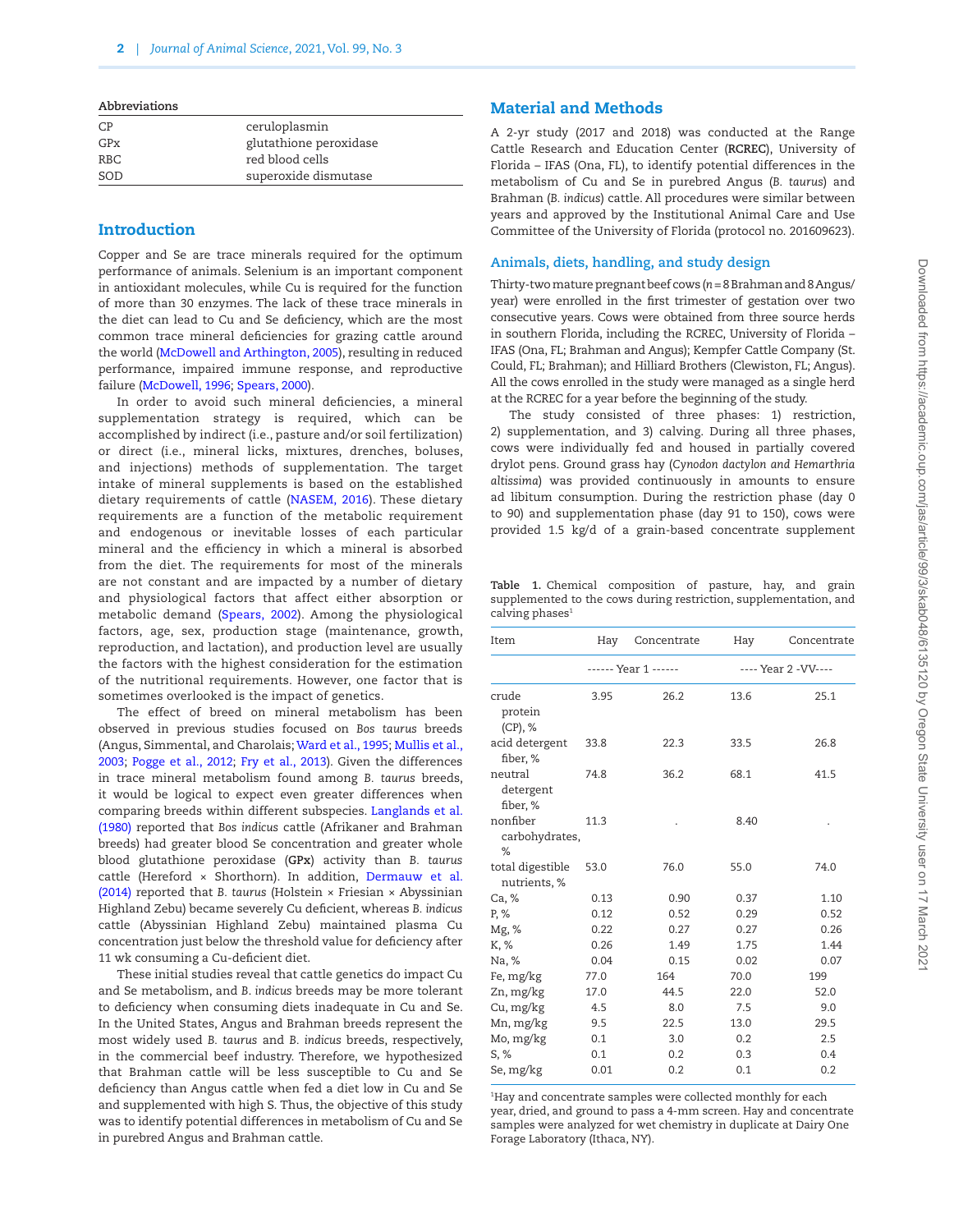[\(Table 1\)](#page-1-0). In the restriction phase, the supplement was fortified with flowers of S to deliver 50 g of supplemental S/cow daily. In the supplementation phase, S was removed from the supplement, and Cu (Cu sulfate) and Se (sodium selenite) were incorporated into the formula to provide 100 and 3 mg/d of Cu and Se, respectively. At the end of the supplementation phase, cows were moved to a bermudagrass pasture (*C. dactylon*), where they remained in a single group until approximately 30 d before the expected calving date. During this period and also during the individual housing phase, cows were provided free-choice access to water and white stock salt without added minerals. Approximately 30 d before the estimated calving, all cows were returned to the initial pen assignments. During the calving phase, cows were provided the same supplement previously provided during restriction and supplementation but without added minerals. Seven days after calving, cows and calves were removed from the study.

In year 1, two Angus cows aborted, one during the restriction phase and one during the supplementation phase, resulting in data removal from the study. During the calving phase in year 1, one Angus calf was stillborn. In this case, the cow's data remained in the study without its calf data. Lastly, in year 1, two Brahman cows had retained placentas. In both cases, all cow and calf data were included with the exception of cotyledon tissue data. In year 2, one Brahman cow was removed from the study due to disposition problems. During the calving phase, two Brahman calves were stillborn. In both cases, the cow's data remained in the study without calf data. These outcomes resulted in 14 Angus cows, 15 Brahman cows, 13 Angus calves, and 13 Brahman calves for the final 2-yr study dataset.

## **Blood sampling, liver biopsies, cotyledon, colostrum, and milk collections**

Liver tissue was collected from all cows at 30 d intervals (days 0, 30, 60, 90, 120, and 150). A final liver tissue sample was collected from both cows and calves within 24 h of calving. Liver tissue was collected using biopsy procedures by a trained technician as previously described ([Arthington and Corah, 1995\)](#page-11-0). Two liver tissue samples were collected between the 11th and 12th intercostal space using a Tru-Cut biopsy needle (CareFusion; 14 gauge × 15 cm, Becton Dickinson, Vernon Hills, IL). For each sample, three to four core tissue samples were collected. The first liver sample was immediately placed on ice and was later sent to a commercial laboratory for mineral analysis (Animal Health Diagnostic Laboratory, Michigan State University, Lansing, MI). The second liver sample was wrapped in aluminum foil and immediately submerged in liquid nitrogen for snap freezing. This liver sample was stored at −80 °C until RNA extraction could be completed.

Blood samples were collected from the jugular vein of all cows at 30 d intervals (days 0, 30, 60, 90, 120, and 150) and from both cows and calves within 24 h of calving. Blood samples were collected into commercial blood collection tubes (Vacutainer; 10 mL, Becton Dickinson, Franklin Lakes, NJ) containing 158 USP units of freeze-dried sodium heparin. Blood samples were placed on ice immediately following collection. Aliquots of whole blood were collected prior to blood centrifugation at 1,200 × *g* for 30 min at 4 °C for plasma and red blood cells (**RBC**) collection. Plasma, whole blood, and RBC samples were frozen at −20 °C on the same day of collection.

Immediately after calving, the placentas of all cows were retrieved for cotyledon collection as described by [Marques et al.](#page-12-9) [\(2016\).](#page-12-9) Following cotyledon dissection from the placenta, two samples were collected. One sample was composed of four to five cotyledons, which were washed with double-distilled water, placed in an aluminum pan, dried at 60 °C for 72 h, ground, and stored at −20 °C until shipping to a commercial laboratory for the determination of Cu and Se concentrations (Animal Health Diagnostic Laboratory, Michigan State University, Lansing, MI). The second sample consisted of a single cotyledon, which was vigorously washed with double-distilled water, wrapped in aluminum foil, and submerged in liquid nitrogen. These samples were stored at −80 °C until RNA could be extracted from the samples. Colostrum and milk samples were collected within 24 h after calving and on day 7 after calving. Pooled samples were collected into 50 mL polypropylene tubes (Falcon, 50 mL; Thermo Fischer Scientific, Pittsburg, PA) by hand milking from all quarters (approximately 10 mL each). Samples were immediately placed on ice and stored at −20 °C until further analysis.

#### **Laboratory analysis**

Copper and Se concentrations of plasma, whole blood, colostrum, and milk were analyzed by inductively coupled plasma mass spectrometry (**ICP-MS**; ng/mL; Perkin-Elmer Corp., Norwalk, CT) at the Department of Soil & Water Science, University of Florida (Gainesville, FL), as described by [Ranches et al. \(2017\).](#page-12-10) Samples, blanks, and standards (SRM2976; National Institute of Standard and Technology, Gaithersburg, MA) were analyzed in triplicate. Intra-assay coefficient of variation (CV) was 7.1%, and interassay CV was 20.0%. Liver and cotyledon samples were analyzed similarly with an ICP-MS, at the Animal Health Diagnostic Laboratory, Michigan State University (Lansing, MI).

Superoxide dismutase (**SOD**; U/mL) activity was measured in erythrocyte lysate using a commercial kit (No. 706002, Cayman Chemical; Ann Arbor, MI), where the total SOD activity was measured using tetrazolium salt for the detection of superoxide radicals generated by xanthine oxidase and hypoxanthine. One unit of SOD was defined as the amount of enzyme needed to exhibit 50% of dismutation of the superoxide radical. The intraassay CV was 4.1%, and the inter-assay CV was 3.0%.

Plasma ceruloplasmin (**CP**) oxidase activity was measured in duplicate samples using the colorimetric procedures described by [Demetriou et al. \(1974\)](#page-12-11). CP concentration is expressed as mg/ dL as described by [King \(1965\)](#page-12-12). Intra-assay CV was 10.5% and inter-assay CV was 5.1%.

Glutathione peroxidase (nmol/min/mL) activity was measured in erythrocyte lysate using a commercial kit (No. 703102; Cayman Chemical, Ann Arbor, MI) with activity measured according to the decrease in absorbance at 340 nm (Epoch Spectrophotometer; Biotek Instrument, Winooski, VT). The rate of decrease in the absorbance is directly proportional to the GPx activity in the sample. The inter-assay CV was 12.8% and the intra-assay CV was 9.8%.

## **Primer design, RNA extraction, and gene expression analysis**

Thirty-five genes were selected based on previous literature [\(Papp et al., 2007](#page-12-13); [Fry et al., 2013;](#page-12-6) [Dermauw et al., 2014;](#page-12-8) [Gladyshev](#page-12-14) [et al., 2016](#page-12-14); [Qazi et al., 2018](#page-12-15)) and using the GenBank (National Center for Biotechnology Information [NCBI]) sequence database for genes related to the metabolism of Cu  $(n = 15;$  [Table 2](#page-3-0)) and Se (*n* = 20; [Table 3\)](#page-3-1). Primers were designed and manufactured by Fluidgim Delta Gene assays (Fluigdim; San Franciso, CA) and validated in the liver and cotyledon tissues of Angus and Brahman cows prior to being used in the study. Additionally,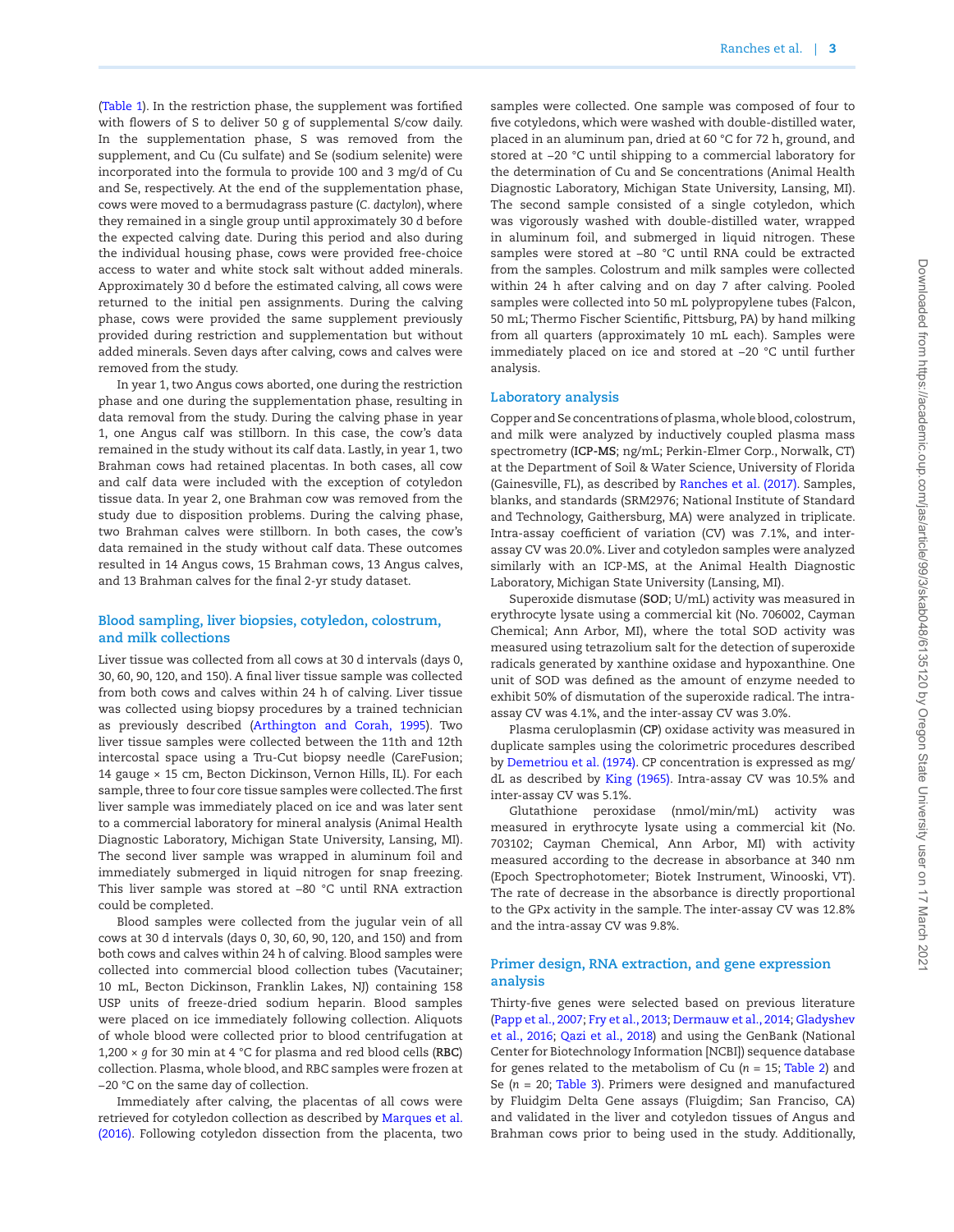| Gene              | Approved name                             | Accession number | Proposed function <sup>2</sup> |
|-------------------|-------------------------------------------|------------------|--------------------------------|
| A2M               | Alpha-2-macroglobulin                     | NM 001109795.1   | Cu-binding protein             |
| ALB               | Albumin                                   | NM_180992.2      | Cu transporter                 |
| ATOX1             | Antioxidant 1 copper chaperone            | NM 001130758.1   | Cu chaperone activity          |
| ATP7A             | ATPase copper transporting                | NM 001192852.1   | Cu chaperone activity          |
|                   | Alpha                                     |                  |                                |
| CCS               | Copper chaperone for superoxide dismutase | NM 001046187.2   | Cu chaperone activity          |
| C <sub>P</sub>    | Ceruloplasmin                             | NM 001256556.1   | Cu transporter                 |
| COMMD1            | Copper metabolism domain containing 1     | NM 001046384.2   | Cu ion binding, homeostasis    |
| CUTC              | CutC copper transporter                   | NM 001206896.1   | Cu transporter                 |
| LOX               | Lysyl oxidase                             | NM 173932.4      | Cu ion binding                 |
| MT1A              | Metallothionein-1A                        | NM 001040492.2   | Metal ion binding              |
| MT <sub>2</sub> A | Metallothionein-2A                        | NM 001075140.1   | Metal ion binding              |
| MT3               | Metallothionein 3                         | NM 001113304.2   | Cu ion binding                 |
| MT4               | Metallothionein 4                         | NM 001114859.1   | Metal ion binding              |
| SLC31A2           | Copper uptake protein 2                   | NM 001034556.1   | Cu transporter                 |
| SOD1              | Superoxide dismutase 1                    | NM 174615        | Scavenges superoxide ion       |

<span id="page-3-0"></span>Table 2. Gene identification, accession number, and proposed function of genes related to Cu metabolism<sup>1</sup>

1 Primers were designed and manufactured by Fluidgim Delta Gene assays (Fluigdim, San Franciso, CA). Primers were validated in the liver and cotyledon tissues prior to being used in the study. Additionally, four primers of housekeeping genes (*GAPDH*, *TATABP*, *ACTB*, and *SDHA*) were validated in the same tissues.

2 Proposed functions were compiled from published literature on the specific genes of interest ([Papp et al., 2007;](#page-12-13) [Fry et al., 2013;](#page-12-6) [Dermauw](#page-12-8)  [et al., 2014](#page-12-8); [Gladyshev et al., 2016](#page-12-14); [Qazi et al., 2018](#page-12-15)).

<span id="page-3-1"></span>

| <b>Table 3.</b> Gene identification, accession number, and proposed function of genes related to Se metabolism <sup>1</sup> |  |  |  |
|-----------------------------------------------------------------------------------------------------------------------------|--|--|--|
|                                                                                                                             |  |  |  |

| Gene             | Approved name                | Accession number | Proposed function <sup>2</sup>                                            |
|------------------|------------------------------|------------------|---------------------------------------------------------------------------|
| DIO1             | Iodothyronine deiodinase 1   | NM 001122593.2   | Thyroid hormone metabolism (Se required)                                  |
| DIO <sub>3</sub> | Iodothyronine deiodinase 3   | NM_001010993.3   | Thyroid hormone metabolism (Se required)                                  |
| GPX1             | Glutathione peroxidase 1     | NM 174076.3      | Antioxidant (cytosolic enzyme)                                            |
| GPX2             | Glutathione peroxidase 2     | NM 001163139.2   | Antioxidant (epithelium-specific gastrointestinal glutathione)            |
| GPX3             | Glutathione peroxidase 3     | NM_174077.4      | Antioxidant (extracellular compartments)                                  |
| GPX4             | Glutathione peroxidase 4     | NM 174770.4      | Reduce phospholipid and cholesterol hydroperoxides directly               |
| <b>SELENOF</b>   | Selenoprotein F              | NM 001034759.2   | Not known; possible quality control of protein folding                    |
| <b>SELENOH</b>   | Selenoprotein H              | NM 001164092.1   | Response to redox status and antioxidant defense                          |
| <b>SELENOI</b>   | Selenoprotein I              | NM 001075257.2   | Lipid and protein metabolism                                              |
| <b>SELENOK</b>   | Selenoprotein K              | NM_001037489.3   | Antioxidant (endoplasmic reticulum and plasma membrane)                   |
| SELENOM          | Selenoprotein M              | NM_001163171.2   | Possible redox function                                                   |
| <b>SELENON</b>   | Selenoprotein N              | NM 001114976.2   | Not known; possible role in muscle metabolism                             |
| <b>SELENOO</b>   | Selenoprotein O              | NM 001163193.2   | Not known; possible redox activity                                        |
| <b>SELENOS</b>   | Selenoprotein S              | NM 001046114.3   | Degradation process of misfolded proteins in the<br>endoplasmic reticulum |
| SELENOT          | Selenoprotein T              | NM 001103103.2   | Antioxidant and glucose homeostasis, hormone production                   |
| <b>SELENOV</b>   | Selenoprotein V              | NM_001163244.2   | Not known; possible redox activity                                        |
| SELENOW          | Selenoprotein W              | NM 001163225.1   | Not known; possible role in muscle metabolism                             |
| SEPHS2           | Selenophosphate synthetase 2 | NM 001114732.2   | Catalyzes the conversion of selenide to selenophosphate                   |
| TXNRD1           | Thioredoxin reductase 1      | NM_174625.4      | Reduction of thioredoxins; redox homeostasis                              |
| TXNRD2           | Thioredoxin reductase 2      | NM 174626.3      | Reduction of thioredoxins; redox homeostasis                              |

1 Primers were designed and manufactured by Fluidgim Delta Gene assays (Fluigdim, San Franciso, CA). Primers were validated in the liver and cotyledon tissues prior to being used in the study. Additionally, four primers of housekeeping genes (*GAPDH*, *TATABP*, *ACTB*, and *SDHA*) were validated in the same tissues.

2 Proposed functions were compiled from published literature on the specific genes of interest ([Papp et al., 2007;](#page-12-13) [Fry et al., 2013;](#page-12-6) [Dermauw](#page-12-8)  [et al., 2014](#page-12-8); [Gladyshev et al., 2016](#page-12-14); [Qazi et al., 2018](#page-12-15)).

four primers of housekeeping genes (*GAPDH*, *TATABP*, *ACTB*, and *SDHA*) were validated in the same tissues.

Total RNA was extracted from the liver (days 0, 90, 150, and calving) and cotyledon samples (at calving) using TRIzol Reagent (Invitrogen; Carlsbad, CA) following the procedure suggested by the manufacturer. After RNA extraction, samples were purified using RNeasy Mini Kit (Qiagen; Germantown, MD). Quantity and quality of isolated RNA were assessed via UV absorbance (NanoDrop 2000; Thermo Fisher Scientific, Minneapolis, MN) at 260 and 260:280 nm ratio, respectively. RNA extracted samples were equalized to 45 ng/uL and stored at –80 °C until further processing.

Gene expression analyses were performed using BioMark real-time polymerase chain reaction (PCR) system (Fluigdim; San Franciso, CA) for high-throughput microfluidic real-time PCR amplification at the CFAR Laboratory at Miller School of Medicine, University of Miami. Target-specific pre-amplification after reverse transcription was performed on all samples using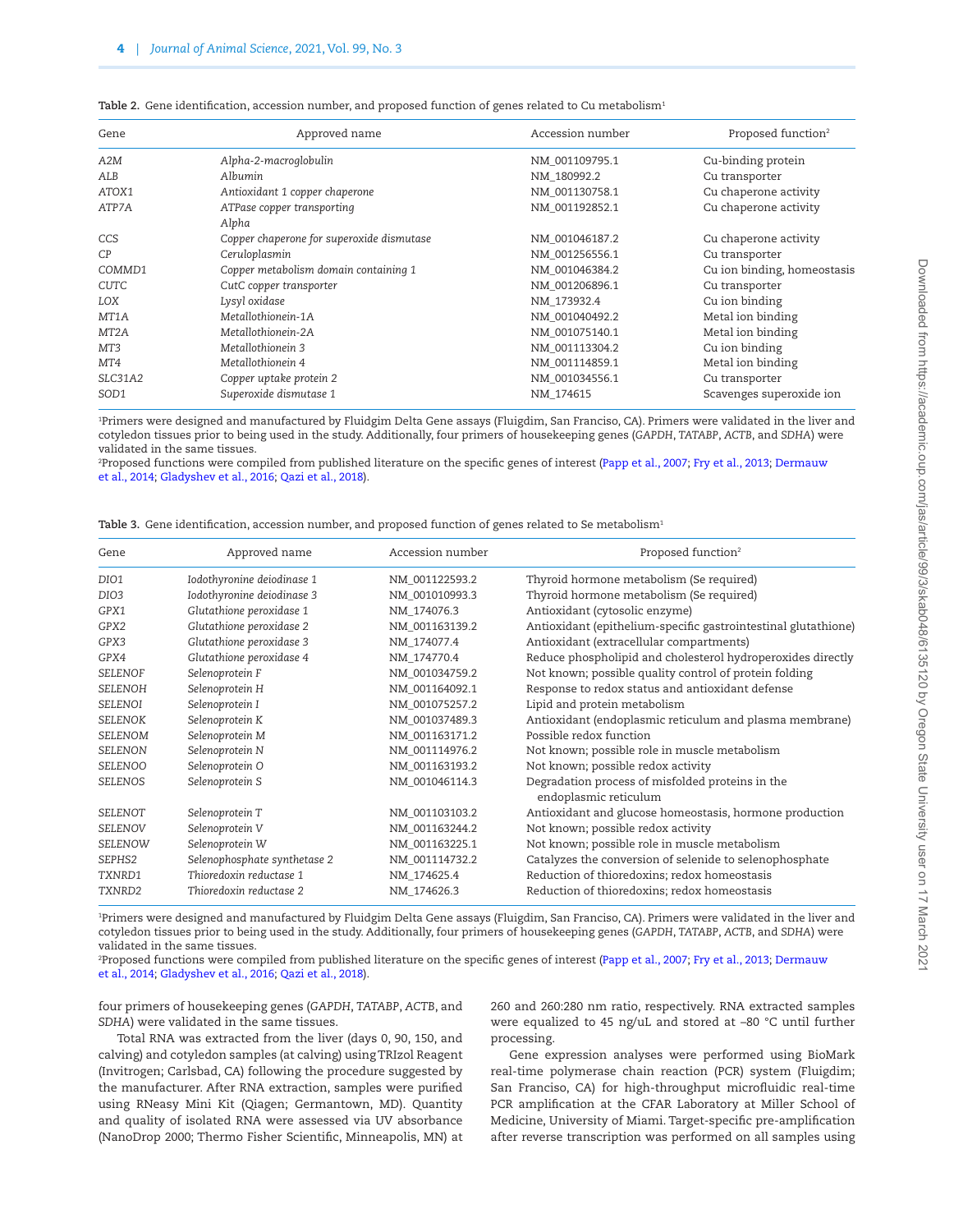the Preamp and Reverse Transcription Master Mix (Fluidigm) for 20 cycles. The procedure for real-time RT-PCR using the BioMark HD system (Fluidigm; San Francisco, CA; [Spurgeon et al., 2008\)](#page-13-2) was conducted as follows: primer sets and samples were loaded on an integrated fluidic circuit plate and placed into a controller that prepares the nano-volume reactions. Real-time RT-PCR was carried out on the BioMark HD system. A total of 40 PCR cycles were performed using EvaGreen (Bio-Rad; Hercules, CA) chemistry on the 96.96 dynamic array integrated fluidic circuit developed by the manufacturer. Cycle threshold (**Ct**) values were calculated by the Fluidigm real-time PCR analysis software. The cutoff for undetectable genes was set at Ct > 29.

The geometric mean of the four housekeeping genes was calculated, and relative expression to the geometric mean of the housekeepers was calculated for the 35 genes of interest using the 2<sup>−∆Ct</sup> method.

## **Statistical analyses**

All data were analyzed using the MIXED procedure of SAS (SAS Inst. Inc., Cary, NC; version 9.4). For all analyses, cow and calf were considered the experimental unit for each variable. The model statement for cow liver mineral concentration and blood variables included the fixed effects of breed, day, and the interaction. For these variables, year was included in the random statement. Day was included in the repeated statement and cow was used as the subject. Compound symmetry was the covariance structured used, as it generated the lowest Akaike information criterion. Identical models were used for the restriction and supplementation phases; however, the model used for the restriction phase contained days 0, 30, 60, and 90, whereas the model used for the supplementation phase contained days 90, 120, and 150. The model statement for colostrum, milk, cotyledon mineral concentration, liver mineral concentration at calving, and all calf-related data included the fixed effects of breed. Year was included in the random statement. Compound symmetry was the covariance structure used, as it generated the lowest Akaike information criterion.

Gene expression data analysis was conducted using calculated 2<sup>−∆Ct</sup> values for all the genes of interest. Tests were conducted individually for each sampling day, as they represent a single time point of a specific phase of the study (restriction, supplementation, and calving); therefore, the model only included the effect of breed. Gene expression data are presented as the relative expression to housekeeping genes.

Data were separated using PDIFF if a significant preliminary *F*-test was detected. Significance was set at *P* ≤ 0.05 and tendencies if  $P > 0.05$  and  $\leq 0.10$ .

## Results

#### **Liver mineral concentrations**

#### *Restriction phase*

Effects of breed × day (*P =* 0.03), breed (*P <* 0.01), and day (*P* < 0.01) were observed for liver Cu concentration during the restriction phase. Liver Cu concentration increased (*P <* 0.01) from day 0 to 30, followed by a decrease (*P <* 0.001) from day 30 to 60, and remained constant (*P =* 0.17) until day 90. Brahman cows had greater (*P <* 0.001) liver Cu concentration than Angus cows during the restriction phase [\(Table 4\)](#page-4-0).

Effects of breed (*P =* 0.07) and day (*P <* 0.001) were observed for liver Se concentration during the restriction phase. No effects of breed × day (*P =* 0.39) were observed. Liver Se concentration was constant (*P =* 0.15) from day 0 to 30, decreasing (*P <* 0.001) <span id="page-4-0"></span>**Table 4.** Liver Cu concentration of Angus and Brahman cows during the restriction phase

| Angus             | Brahman           | Largest SEM                       | P-value |
|-------------------|-------------------|-----------------------------------|---------|
|                   |                   |                                   |         |
| 24.5 <sup>a</sup> | 137 <sup>bc</sup> | 23.45                             | < 0.001 |
| 45.5 <sup>a</sup> | 212 <sup>a</sup>  | 23.45                             | < 0.001 |
| 34.9 <sup>a</sup> | 102 <sup>c</sup>  | 23.83                             | 0.02    |
| 39.9ª             | 153 <sup>b</sup>  | 22.83                             | < 0.001 |
|                   |                   | Treatment<br>---- $mg/kg DM$ ---- |         |

1 Liver tissue was collected from cows at 30 d intervals, by a trained technician. Immediately after collection, liver samples were placed on ice. Liver samples were sent to a commercial laboratory for mineral analysis (Animal Health Diagnostic Laboratory, Michigan State University, Lansing, MI).

a–cMeans with different superscripts within a breed differ (*P ≤* 0.03).

from day 30 to 60, and then remained unchanged (*P =* 0.31) until day 90 ([Table 5](#page-5-0)). Liver Se concentration of Angus cows tended (*P =* 0.07) to be greater than Brahman cows during the restriction phase (0.69 vs. 0.59 mg/kg DM, respectively; SEM = 0.081).

#### *Supplementation phase*

Effects of breed (*P <* 0.001) and day (*P <* 0.01) but no effects of breed × day (*P =* 0.37) were observed for liver Cu concentration during the supplementation phase. Liver Cu concentration increased (*P =* 0.04) from day 90 to 120 and remained unchanged (*P =* 0.44) until day 150 [\(Table 6](#page-5-1)). Brahman cows had greater (*P <* 0.001) liver Cu concentration than Angus cows (45.5 vs. 191 mg/kg DM, respectively; SEM = 25.50).

No effects of breed × day (*P =* 0.32) or breed (*P =* 0.53) were observed for liver Se concentration during the supplementation phase. However, a day effect (*P <* 0.001) was observed, where liver Se concentration increased (*P <* 0.001) from day 90 to 120, and then remained unchanged (*P =* 0.86) until day 150 ([Table 6\)](#page-5-1).

#### *Calving*

No effects of breed (*P =* 0.34) were observed for liver Cu concentration of cows at calving. Angus cows tended (*P =* 0.07) to have greater liver Se concentration than Brahman cows at calving ([Table 7](#page-6-0)). Brahman calves tended (*P =* 0.09) to have greater liver Cu concentration than Angus calves at birth with no effects (*P =* 0.70) of breed observed for liver Se concentration of calves at birth ([Table 8\)](#page-7-0).

## **Plasma mineral concentrations**

#### *Restriction phase*

Brahman cows had greater (*P <* 0.001) plasma Cu concentration than Angus cows, but no effects of breed × day (*P =* 0.31) or day (*P =* 0.21) were observed for plasma Cu concentration (864 and 1,023 ng/mL for Angus and Brahman cows, respectively;  $SEM = 75.3$ ).

Effects of breed (*P =* 0.05) and day (*P <* 0.001), but not breed  $\times$  day ( $P = 0.69$ ), were observed for plasma Se concentration during the restriction phase. Plasma Se concentration was greatest on day 0 and decreased (*P <* 0.001) on day 30, followed by a slight increase (*P <* 0.01) from day 30 to 60, and then remained unchanged (*P =* 0.11) through day 90 [\(Table 5](#page-5-0)). During the restriction phase, plasma Se concentration was greater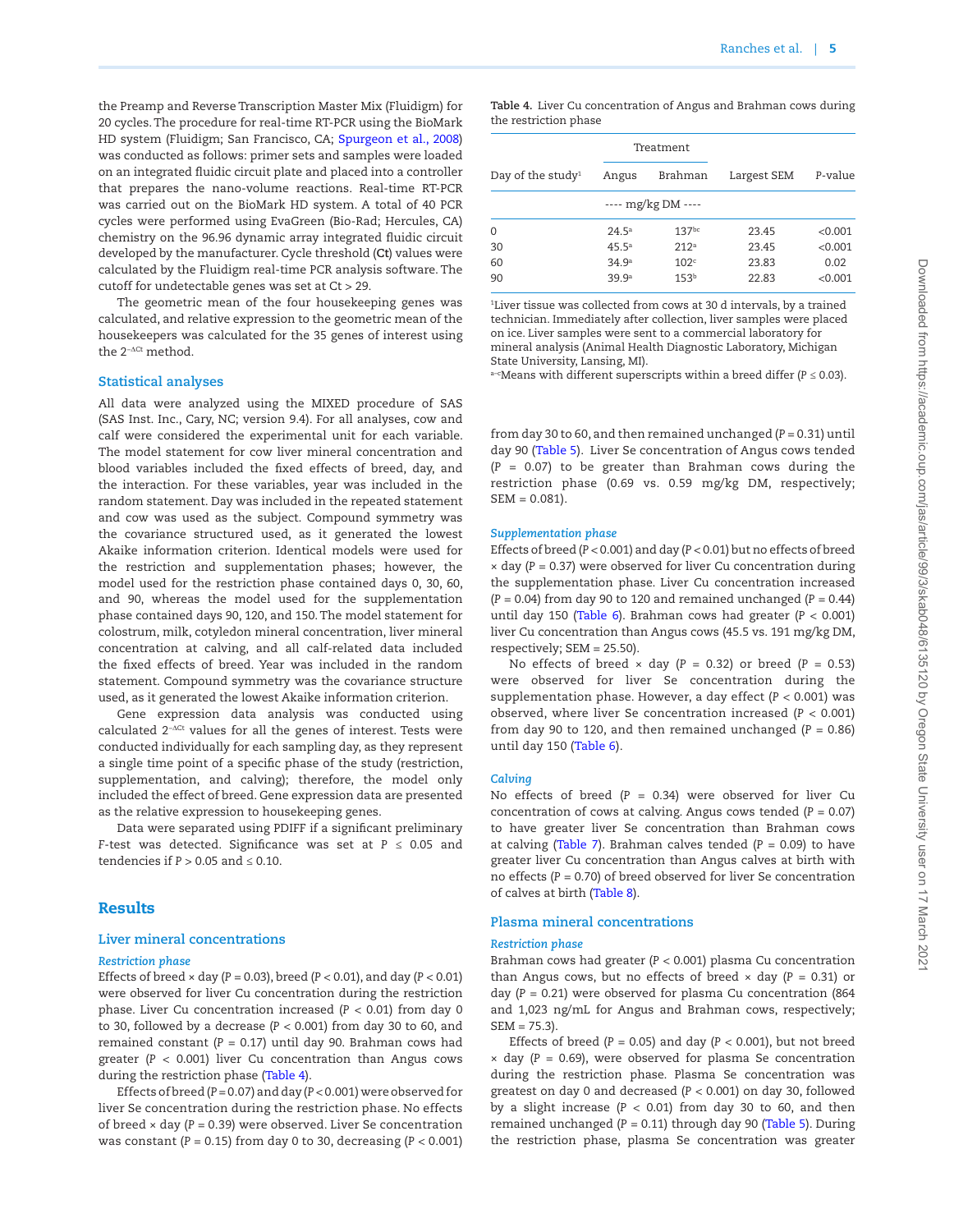<span id="page-5-0"></span>**Table 5.** Effect of Cu and Se restriction on indices of Cu and Se status in Brahman ( $n = 8$ ) and Angus ( $n = 8$ ) cows

| Item                                | Day 0              | Day 30            | Day 60            | Day 90            | <b>SEM</b> |
|-------------------------------------|--------------------|-------------------|-------------------|-------------------|------------|
| Liver Se <sup>1</sup> , mg/kg DM    | 0.67 <sup>ax</sup> | 0.74a             | $0.55^{b}$        | 0.60 <sup>b</sup> | 0.037      |
| Plasma Se <sup>2</sup> , ng/mL      | 82.2 <sup>a</sup>  | 68.3 <sup>c</sup> | 76.2 <sup>b</sup> | 71 1b,c           | 2.36       |
| Whole blood Cu <sup>2</sup> , ng/mL | 768ª               | 689a,b            | 628 <sup>b</sup>  | 611 <sup>b</sup>  | 44.9       |
| $SOD3$ , U/mL                       | 3.50 <sup>b</sup>  | 3.90 <sup>a</sup> | 4.07 <sup>a</sup> | 3.90 <sup>a</sup> | 0.107      |
| Plasma CP <sup>4</sup> , mg/dL      | 15.6 <sup>a</sup>  | 11.6 <sup>b</sup> | 16.2 <sup>a</sup> | 15.8 <sup>a</sup> | 1.40       |
|                                     |                    |                   |                   |                   |            |

1 Liver tissue was collected from cows at 30 d intervals and at calving by a trained technician. Immediately after collection, liver samples were placed on ice. Liver samples were sent to a commercial laboratory for mineral analysis (Animal Health Diagnostic Laboratory, Michigan State University, Lansing, MI). 2 Blood samples were collected from the jugular vein of cows at 30 d intervals. Blood samples were collected into commercial blood collection tubes (Vacutainer, 10 mL; Becton Dickinson, Franklin Lakes, NJ) containing 158 USP units of freeze-dried sodium heparin. Blood samples were placed on ice immediately following collection. An aliquot of whole blood was collected prior to sample centrifugation. Plasma samples were obtained after centrifugation of blood at 1,200 × *g* for 30 min at 4 °C. Copper and Se concentrations in plasma and whole blood were analyzed by ICP-MS (ng/mL; Perkin-Elmer Corp., Norwalk, CT) at the Department of Soil & Water Science, University of Florida (Gainesville, FL), as described by [Ranches et al. \(2017\)](#page-12-10).

3 SOD (U/mL) activity was measured in erythrocyte lysate using a commercial kit (No. 706002, Cayman Chemical; Ann Arbor, MI). One unit of SOD was defined as the amount of enzyme needed to exhibit 50% of dismutation of the superoxide radical.

4 Plasma samples were obtained after centrifugation of blood at 1,200 × *g* for 30 min at 4 °C. Plasma CP oxidase activity was measured in duplicate samples using the colorimetric procedures described by [Demetriou et al. \(1974\)](#page-12-11).

a–cValues with different superscripts differ (*P <* 0.05) within item and across days.

xLiver Se concentration on day 0 tended to be greater (*P =* 0.10) than day 90.

(*P <* 0.001) for Angus cows than Brahman cows (88.2 vs. 60.6 ng/mL, respectively; SEM = 5.01).

#### *Supplementation phase*

Effects of breed  $\times$  day ( $P < 0.01$ ), breed ( $P < 0.001$ ), and day (*P <* 0.001) were observed for plasma Cu concentration during the supplementation phase. Plasma Cu concentrations were unchanged (*P ≥* 0.70) for Angus cows during the supplementation phase, while plasma Cu concentration of Brahman cows increased (*P <* 0.001) from day 90 to 120, and remained unchanged (*P =* 0.42) through day 150. Plasma Cu concentration did not differ between Angus and Brahman cows on day 90 but was greater (*P <* 0.001) for Brahman cows on days 120 and 150 compared with Angus cows [\(Table 9\)](#page-7-1).

Effects of breed (*P <* 0.001) and day (*P* < 0.001), but not breed × day (*P =* 0.34), were observed for plasma Se concentration during the supplementation phase. Plasma Se concentration increased (*P <* 0.001) from day 90 to 120 and remained unchanged (*P =* 0.22) through day 150 ([Table 6](#page-5-1)). During the supplementation phase, plasma Se concentration was greater (*P <* 0.001) for Angus vs. Brahman cows (103 vs. 73.1 ng/mL, respectively; SEM = 2.50).

#### *Calving*

No effects (*P =* 0.16) of breed were observed for plasma Cu concentration at calving. Plasma Se concentration was greater (*P <* 0.01) for Angus cows compared with Brahman cows at calving [\(Table 7\)](#page-6-0). Brahman calves had greater (*P <* 0.01) plasma Cu concentration than Angus calves at birth, whereas Angus

<span id="page-5-1"></span>**Table 6.** Effect of Cu and Se supplementation on indices of Cu and Se status in Brahman (*n* = 8) and Angus (*n* = 8) cows

| Item                                | Day 90            | Day 120           | Day 150           | <b>SEM</b> |
|-------------------------------------|-------------------|-------------------|-------------------|------------|
| Liver Cu <sup>1</sup> , mg/kg DM    | $90.5^{b}$        | 125 <sup>a</sup>  | 136 <sup>a</sup>  | 15.47      |
| Liver Se <sup>1</sup> , mg/kg DM    | 0.60 <sup>b</sup> | 1.11 <sup>a</sup> | 1.12 <sup>a</sup> | 0.057      |
| Plasma Se <sup>2</sup> , ng/mL      | 71.1 <sup>b</sup> | 96.7a             | 98.5 <sup>a</sup> | 2.10       |
| Whole blood Se <sup>2</sup> , ng/mL | 148 <sup>a</sup>  | 160 <sup>b</sup>  | 200 <sup>c</sup>  | 5.4        |
| GPx <sup>3</sup> , nmol/min/mL      | 458 <sup>b</sup>  | 505a              | $481^{a,b}$       | 13.2       |
|                                     |                   |                   |                   |            |

1 Liver tissue was collected from cows at 30 d intervals and at calving, using biopsy procedures by a trained technician. Immediately after collection, liver samples were placed on ice. Liver samples were sent to a commercial laboratory for mineral analysis (Animal Health Diagnostic Laboratory, Michigan State University, Lansing, MI).

2 Blood samples were collected from the jugular vein of cows at 30 d intervals. Blood samples were collected into commercial blood collection tubes (Vacutainer, 10 mL; Becton Dickinson, Franklin Lakes, NJ) containing 158 USP units of freeze-dried sodium heparin. Blood samples were placed on ice immediately following collection. An aliquot of whole blood was collected prior to blood sample centrifugation. Plasma samples were obtained after centrifugation of blood at 1,200 × *g* for 30 min at 4 °C. Copper and Se concentrations in plasma and whole blood were analyzed by ICP-MS (ng/mL; Perkin-Elmer Corp., Norwalk, CT) at the Department of Soil & Water Science, University of Florida (Gainesville, FL), as described by [Ranches et al. \(2017\)](#page-12-10).

3 GPx (nmol/min/mL) activity was measured in erythrocyte. Activity was measured according to the decrease in absorbance at 340 nm. The rate of decrease in the absorbance is directly proportional to the GPx activity in the sample.

a–cValues with different superscripts differ (*P <* 0.05) within item and across days.

calves tended (*P =* 0.08) to have greater plasma Se concentration than Brahman calves at birth ([Table 8\)](#page-7-0).

#### **Whole blood mineral concentrations**

#### *Restriction phase*

A tendency (*P =* 0.08) for a day effect was observed for whole blood Cu concentration during the restriction phase, but no effects of breed (*P =* 0.72) or breed × day (*P =* 0.11) were observed. No differences were observed in whole blood Cu concentration from day 0 to 30 (*P =* 0.25), from day 30 to 60 (*P =* 0.34), and from day 60 to 90 (*P =* 0.79). However, whole blood Cu concentration was less on days 60 and 90 than on day 0 [\(Table 5\)](#page-5-0).

No effects of breed × day (*P =* 0.47), breed (*P =* 0.31), or day (*P =* 0.17) were observed for whole blood Se concentration of Angus and Brahman cows during the restriction phase (pooled average: 156 and 147 ng/mL for Angus and Brahman cows, respectively; SEM = 6.20; data not shown).

#### *Supplementation phase*

Effects of breed × day (*P =* 0.01) and day (*P <* 0.001), but not breed (*P =* 0.90), were observed for whole blood Cu concentration during the supplementation phase. The whole blood Cu concentration of Angus cows did not (*P =* 0.91) change during the supplementation phase. In contrast, whole blood Cu concentration of Brahman cows increased from day 90 (*P =* 0.04) to 120 and from day 120 to 150 (*P <* 0.01). Angus cows tended (*P =* 0.07) to have greater whole blood Cu concentration than Brahman cows on day 90; however, no breed differences (*P ≥* 0.12) were observed on days 120 and 150 ([Table 10](#page-7-2)).

An effect of day (*P <* 0.001) was observed for whole blood Se concentration during the supplementation phase, but no effects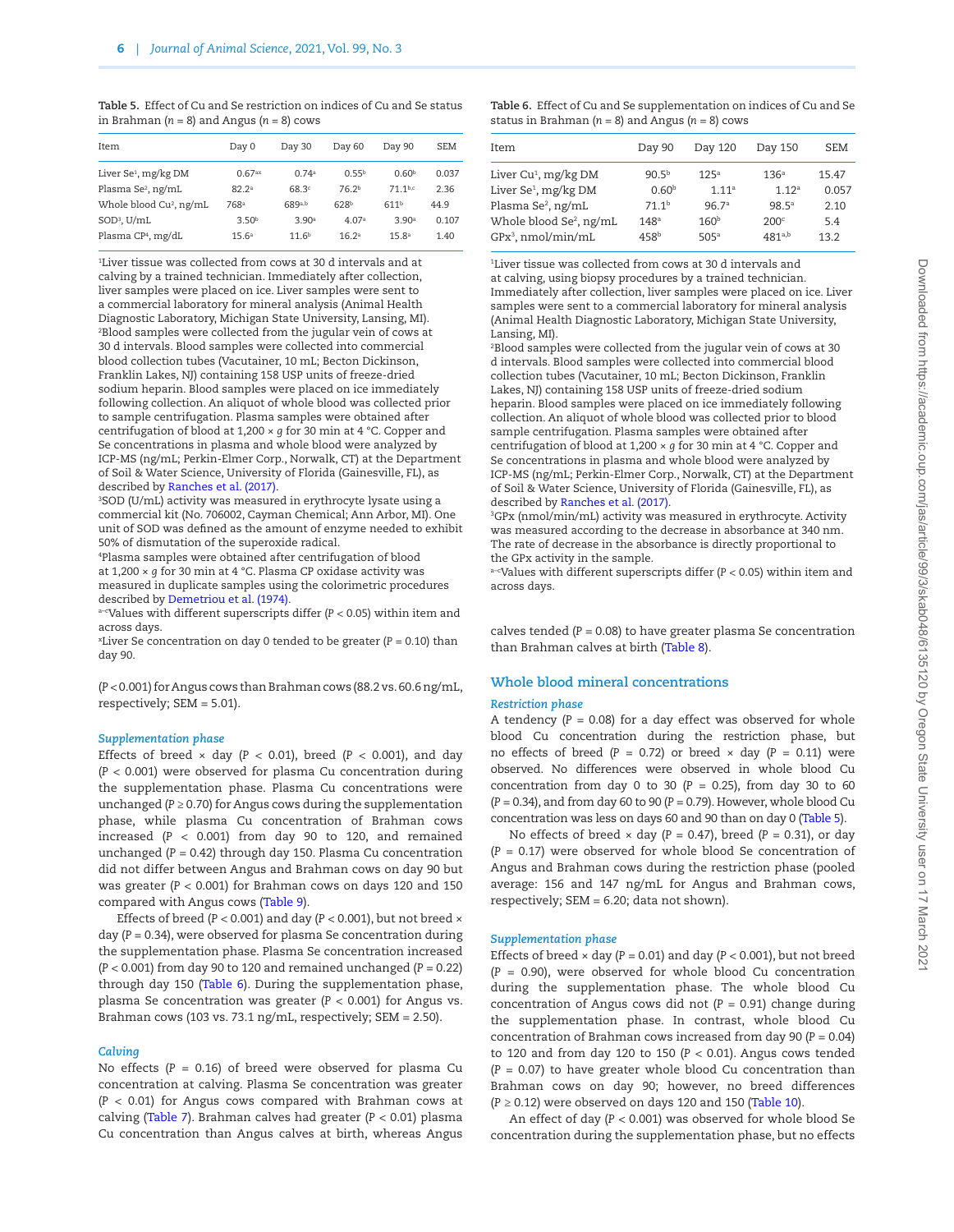<span id="page-6-0"></span>**Table 7.** Liver, blood, colostrum, and milk Cu and Se concentrations and blood enzymatic activities of samples collected from cows at calving

|                                      |       | Treatment |             |         |
|--------------------------------------|-------|-----------|-------------|---------|
| Item                                 | Angus | Brahman   | Largest SEM | P-value |
| Liver Cu <sup>1</sup> , mg/kg DM     | 86.1  | 135       | 36.21       | 0.34    |
| Liver Se <sup>1</sup> , mg/kg DM     | 0.60  | 0.44      | 0.062       | 0.07    |
| Plasma Cu <sup>2</sup> , ng/mL       | 943   | 1,037     | 47.2        | 0.16    |
| Plasma Se <sup>2</sup> , ng/mL       | 49.1  | 35.0      | 3.21        | < 0.001 |
| Whole blood Cu <sup>2</sup> , ng/mL  | 649   | 604       | 23.9        | 0.16    |
| Whole blood Se <sup>2</sup> , ng/mL  | 116   | 102       | 7.1         | 0.16    |
| SOD <sup>3</sup> , U/mL              | 3.52  | 3.05      | 0.100       | < 0.01  |
| Plasma CP <sup>4</sup> , mg/dL       | 21.6  | 21.8      | 1.60        | 0.91    |
| GSH-Px <sup>5</sup> , nmol/min/mL    | 510   | 502       | 19.5        | 0.76    |
| Cotyledon Cu <sup>6</sup> , mg/k DM  | 7.47  | 5.12      | 1.025       | 0.12    |
| Cotyledon Se <sup>6</sup> , mg/kg DM | 0.74  | 0.77      | 0.034       | 0.55    |
| Colostrum Cu <sup>7</sup> , ng/mL    | 163   | 278       | 21.3        | < 0.001 |
| Colostrum Se <sup>7</sup> , ng/mL    | 88.6  | 79.5      | 7.91        | 0.45    |
| Milk Cu <sup>7</sup> , ng/mL         | 120   | 353       | 33.1        | < 0.001 |
| Milk Se <sup>7</sup> , ng/mL         | 38.9  | 53.6      | 7.13        | 0.14    |

1 Liver tissue was collected from cows at 30 d intervals and at calving, by a trained technician. Immediately after collection, liver samples were placed on ice. Liver samples were sent to a commercial laboratory for mineral analysis (Animal Health Diagnostic Laboratory, Michigan State University, Lansing, MI).

2 Blood samples were collected from the jugular vein of cows at 30 d intervals. Blood samples were collected into commercial blood collection tubes (Vacutainer, 10 mL; Becton Dickinson, Franklin Lakes, NJ) containing 158 USP units of freeze-dried sodium heparin. Blood samples were placed on ice immediately following collection. An aliquot of whole blood was collected prior to blood sample centrifugation. Plasma samples were obtained after centrifugation of blood at 1,200 × *g* for 30 min at 4 °C. Copper and Se concentrations in plasma and whole blood were analyzed by ICP-MS (ng/mL; Perkin-Elmer Corp., Norwalk, CT) at the Department of Soil & Water Science, University of Florida (Gainesville, FL), as described by [Ranches et al. \(2017\)](#page-12-10).

3 SOD (U/mL) activity was measured in erythrocyte lysate using a commercial kit (No. 706002, Cayman Chemical; Ann Arbor, MI). One unit of SOD was defined as the amount of enzyme needed to exhibit 50% of dismutation of the superoxide radical.

4 Plasma samples were obtained after centrifugation of blood at 1,200 × *g* for 30 min at 4 °C. Plasma CP oxidase activity was measured in duplicate samples using the colorimetric procedures described by [Demetriou et al. \(1974\)](#page-12-11).

5 GPx (nmol/min/mL) activity was measured in erythrocyte. Activity was measured according to the decrease in absorbance at 340 nm. The rate of decrease in the absorbance is directly proportional to the GPx activity in the sample.

6 Immediately after calving, placentas of all cows were retrieved for cotyledon collection. Cotyledons were washed with double-distilled water and placed in an aluminum pan, dried at 60 °C for 72 h, ground, and stored at −20 °C until sent to a commercial laboratory for the determination of Cu and Se concentrations (Animal Health Diagnostic Laboratory, Michigan State University, Lansing, MI). 7 Colostrum samples were collected within 24 h after calving and milk samples were collected on 7 d after calving. Pooled samples were collected into 50 mL polypropylene tubes by hand milking from all quarters (approximately 10 mL each). Samples were immediately placed

on ice and stored at −20 °C until the determination of Cu and Se concentrations (Department of Soil & Water Science, University of Florida, Gainesville, FL).

of breed × day (*P =* 0.73) or breed (*P =* 0.45) were observed. Whole blood Se concentration increased (*P ≤* 0.04) from day 90 to 120 and from day 120 to 150 [\(Table 6](#page-5-1)).

## *Calving*

No effects of breed (*P ≥* 0.15) were observed for whole blood Cu or Se concentration of cows at calving or calves at birth ([Tables](#page-6-0) [7](#page-6-0) and [8,](#page-7-0) respectively).

#### **Superoxide dismutase activity**

#### *Restriction phase*

Effects of breed  $(P < 0.001)$  and day  $(P < 0.001)$ , but not breed  $\times$  day (*P =* 0.16), were observed for erythrocyte SOD activity during the restriction phase. There was an increase (*P =* 0.01) in erythrocyte SOD from day 0 to 30 with no change (*P ≥* 0.32) from day 30 to 90 [\(Table 5](#page-5-0)). Angus cows had greater (*P <* 0.001) erythrocyte SOD activity than Brahman cows (4.30 vs. 3.35 U/mL, respectively; SEM = 0.109).

#### *Supplementation phase*

Effects of breed  $\times$  day ( $P = 0.05$ ), breed ( $P = 0.01$ ), and day (*P <* 0.001) were observed for erythrocyte SOD activity during the supplementation phase. Erythrocyte SOD activity did not change (*P =* 0.99) from day 90 to 120 and decreased from (*P =* 0.05) day 120 to 150 for both breeds. Angus cows had greater

(*P ≤* 0.05) erythrocyte SOD activity than Brahman cows on days 90 and 120 ([Table 11](#page-8-0)).

#### *Calving*

Angus cows had greater (*P <* 0.01) erythrocyte SOD activity at calving than Brahman cows [\(Table 7](#page-6-0)). No effects of breed (*P =* 0.21) were observed for erythrocyte SOD activity of calves at birth [\(Table 8\)](#page-7-0).

## **Plasma CP**

## *Restriction phase*

Effects of breed ( $P < 0.01$ ) and day ( $P < 0.001$ ), but not breed  $\times$  day (*P =* 0.36), were observed for plasma CP concentration of cows during the restriction phase. Plasma CP concentration decreased (*P <* 0.001) from day 0 to 30, followed by an increase (*P <* 0.001) from day 30 to 60, and then remained unchanged (*P =* 0.64) until day 90 [\(Table 5\)](#page-5-0). Angus cows had greater (*P <* 0.01) plasma CP concentration than Brahman cows during the restriction phase (16.2 vs. 13.4 mg/dL, respectively; SEM = 1.37).

### *Supplementation phase*

Effects of breed × day (*P <* 0.01) and day (*P =* 0.05), but not breed (*P =* 0.36), were observed for plasma CP concentration of cows during the supplementation phase. Plasma CP concentration was unchanged (*P ≤* 0.66) in Angus cows during the supplementation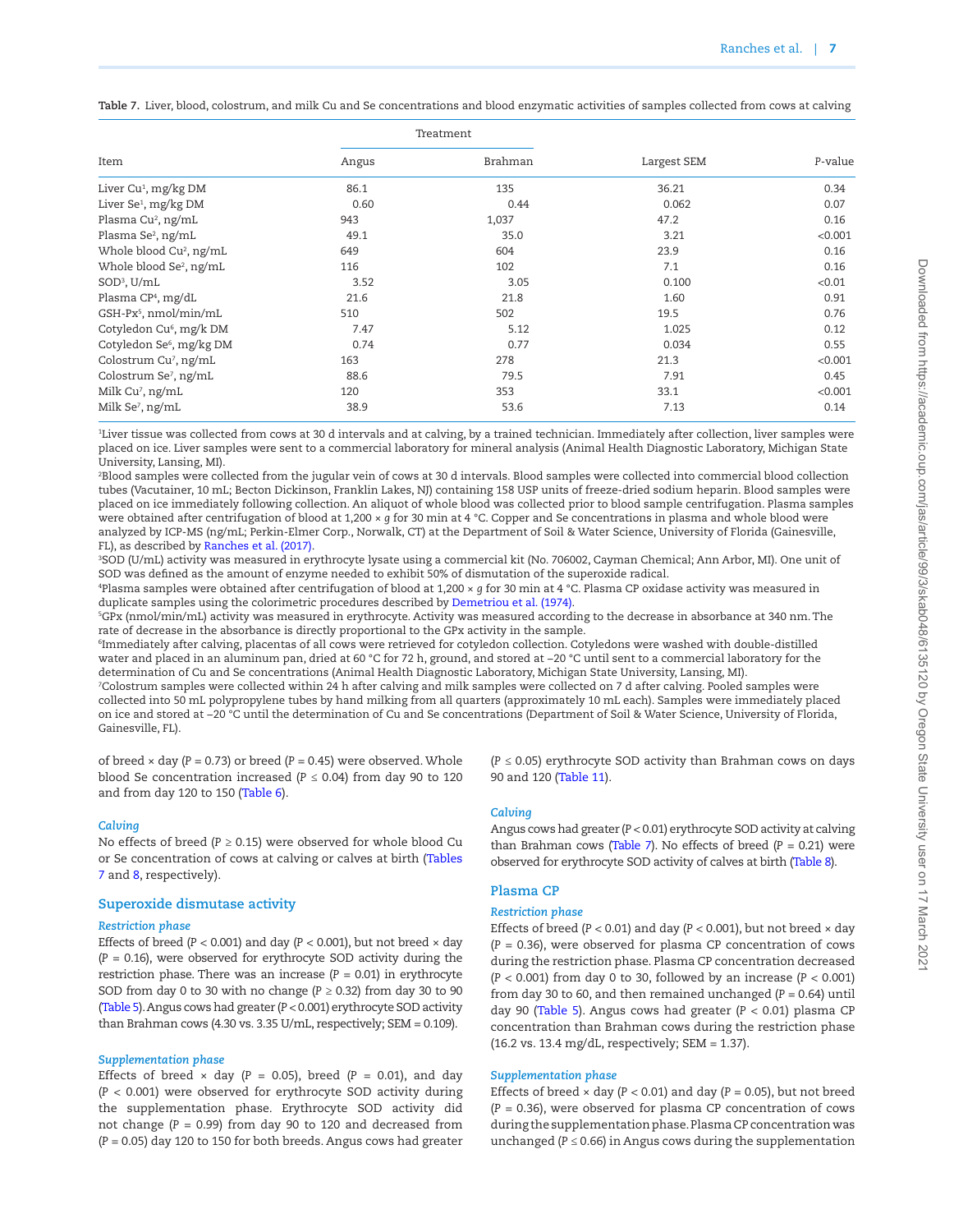|                                     |       | Treatment |             | P-value |
|-------------------------------------|-------|-----------|-------------|---------|
| Item                                | Angus | Brahman   | Largest SEM |         |
| Liver Cu <sup>1</sup> , mg/kg DM    | 243   | 345       | 69.8        | 0.09    |
| Liver Se <sup>1</sup> , mg/kg DM    | 1.13  | 1.07      | 0.109       | 0.70    |
| Plasma Cu <sup>2</sup> , ng/mL      | 253   | 361       | 24.6        | < 0.01  |
| Plasma Se <sup>2</sup> , ng/mL      | 40.5  | 32.3      | 3.01        | 0.08    |
| Whole blood Cu <sup>2</sup> , ng/mL | 489   | 441       | 24.7        | 0.16    |
| Whole blood Se <sup>2</sup> , ng/mL | 117   | 134       | 8.7         | 0.15    |
| $SOD3$ , U/mL                       | 2.35  | 2.30      | 0.030       | 0.21    |
| Plasma CP <sup>4</sup> , mg/dL      | 4.44  | 5.27      | 0.591       | 0.25    |
| $GPx^5$ , nmol/min/mL               | 542   | 468       | 19.4        | < 0.001 |

<span id="page-7-0"></span>**Table 8.** Calf liver and blood Cu and Se concentration and blood enzymatic activities of samples collected at birth

1 Liver tissue was collected from calves within 24 h after birth, using biopsy procedures by a trained technician. Immediately after collection, liver samples were placed on ice. Liver samples were sent to a commercial laboratory for mineral analysis (Animal Health Diagnostic Laboratory, Michigan State University, Lansing, MI).

2 Blood samples were collected from the jugular vein of calves within 24 h after birth. Blood samples were collected into commercial blood collection tubes (Vacutainer, 10 mL; Becton Dickinson, Franklin Lakes, NJ) containing 158 USP units of freeze-dried sodium heparin. Blood samples were placed on ice immediately following collection. An aliquot of whole blood was collected prior blood samples centrifugation. Plasma samples were obtained after centrifugation of blood at 1,200 × *g* for 30 min at 4 °C. Copper and Se concentrations in plasma and whole blood were analyzed by ICP-MS (ng/mL; Perkin-Elmer Corp., Norwalk, CT) at the Department of Soil & Water Science, University of Florida (Gainesville, FL), as described by [Ranches et al. \(2017\).](#page-12-10)

3 SOD (U/mL) activity was measured in erythrocyte lysate using a commercial kit (No. 706002, Cayman Chemical; Ann Arbor. MI). One unit of SOD was defined as the amount of enzyme needed to exhibit 50% of dismutation of the superoxide radical.

4 Plasma samples were obtained after centrifugation of blood at 1,200 × *g* for 30 min at 4 °C. Plasma CP oxidase activity was measured in duplicate samples using the colorimetric procedures described by [Demetriou et al. \(1974\)](#page-12-11).

5 GPx (nmol/min/mL) activity was measured in erythrocyte. Activity was measured according to the decrease in absorbance at 340 nm. The rate of decrease in the absorbance is directly proportional to the GPx activity in the sample.

|                               |                  | Treatment        |             |         |  |  |  |  |
|-------------------------------|------------------|------------------|-------------|---------|--|--|--|--|
| Day of the study <sup>1</sup> | Angus            | Brahman          | Largest SEM | P-value |  |  |  |  |
| ------ $ng/mL$ ------         |                  |                  |             |         |  |  |  |  |
| 90                            | 902 <sup>a</sup> | 996 <sup>b</sup> | 131.2       | 0.18    |  |  |  |  |
| 120                           | 919a             | $1,185^{\rm a}$  | 131.2       | < 0.001 |  |  |  |  |
| 150                           | 929a             | 1,219a           | 131.2       | < 0.001 |  |  |  |  |

<span id="page-7-1"></span>**Table 9.** Plasma Cu concentration of Angus and Brahman cows during the supplementation phase

1 Blood samples were collected from the jugular vein of cows at 30 d intervals. Blood samples were collected into commercial blood collection tubes (Vacutainer, 10 mL; Becton Dickinson, Franklin Lakes, NJ) containing 158 USP units of freeze-dried sodium heparin. Blood samples were placed on ice immediately following collection. An aliquot of whole blood was collected prior to sample centrifugation.

a,bMeans with different superscripts within a breed differ (*P <* 0.001).

phase. In contrast, plasma CP concentration of Brahman cows increased (*P <* 0.01) from day 90 to 120 remained unchanged (*P =* 0.53) through day 150. Angus cows had greater (*P =* 0.01) plasma CP concentration than Brahman cows on day 90 with no differences (*P ≥* 0.33) on days 120 and 150 [\(Table 12](#page-8-1)).

#### *Calving*

No effects of breed (*P =* 0.91) were observed for plasma CP concentration of Angus and Brahman cows at calving ([Table 7\)](#page-6-0). No effects of breed (*P =* 0.25) were observed for plasma CP concentration of Angus and Brahman calves at birth ([Table 8](#page-7-0)).

<span id="page-7-2"></span>**Table 10.** Whole blood Cu concentration of Angus and Brahman cows during the supplementation phase

| Treatment        |                  |                      |         |
|------------------|------------------|----------------------|---------|
| Angus            | Brahman          | Largest SEM          | P-value |
|                  |                  |                      |         |
| 656a             | 562a             | 50.4                 | 0.07    |
| 647a             | 648 <sup>b</sup> | 51.1                 | 0.98    |
| 703 <sup>a</sup> | 782 <sup>c</sup> | 50.4                 | 0.12    |
|                  |                  | ----- ng/mL DM ----- |         |

1 Blood samples were collected from the jugular vein of cows at 30 d intervals. Blood samples were collected into commercial blood collection tubes (Vacutainer, 10 mL; Becton Dickinson, Franklin Lakes, NJ) containing 158 USP units of freeze-dried sodium heparin. Blood samples were placed on ice immediately following collection. Plasma samples were obtained after centrifugation of blood at 1,200 × *g* for 30 min at 4 °C.

a–cMeans with different superscripts within a breed differ (*P ≤* 0.04).

## **Glutathione peroxidase activity**

#### *Restriction phase*

No effects of breed × day (*P =* 0.41), breed (*P =* 0.45), or day (*P =* 0.31) were observed for erythrocyte GPx activity of cows during the restriction phase (pooled average: 450 and 487 nmol/ min/mL for Angus and Brahman cows, respectively; SEM = 12.2).

#### *Supplementation phase*

An effect of day (*P =* 0.03) was observed for erythrocyte GPx activity of cows during the supplementation phase, but no effects of breed × day (*P =* 0.60) or breed (*P =* 0.42) were observed.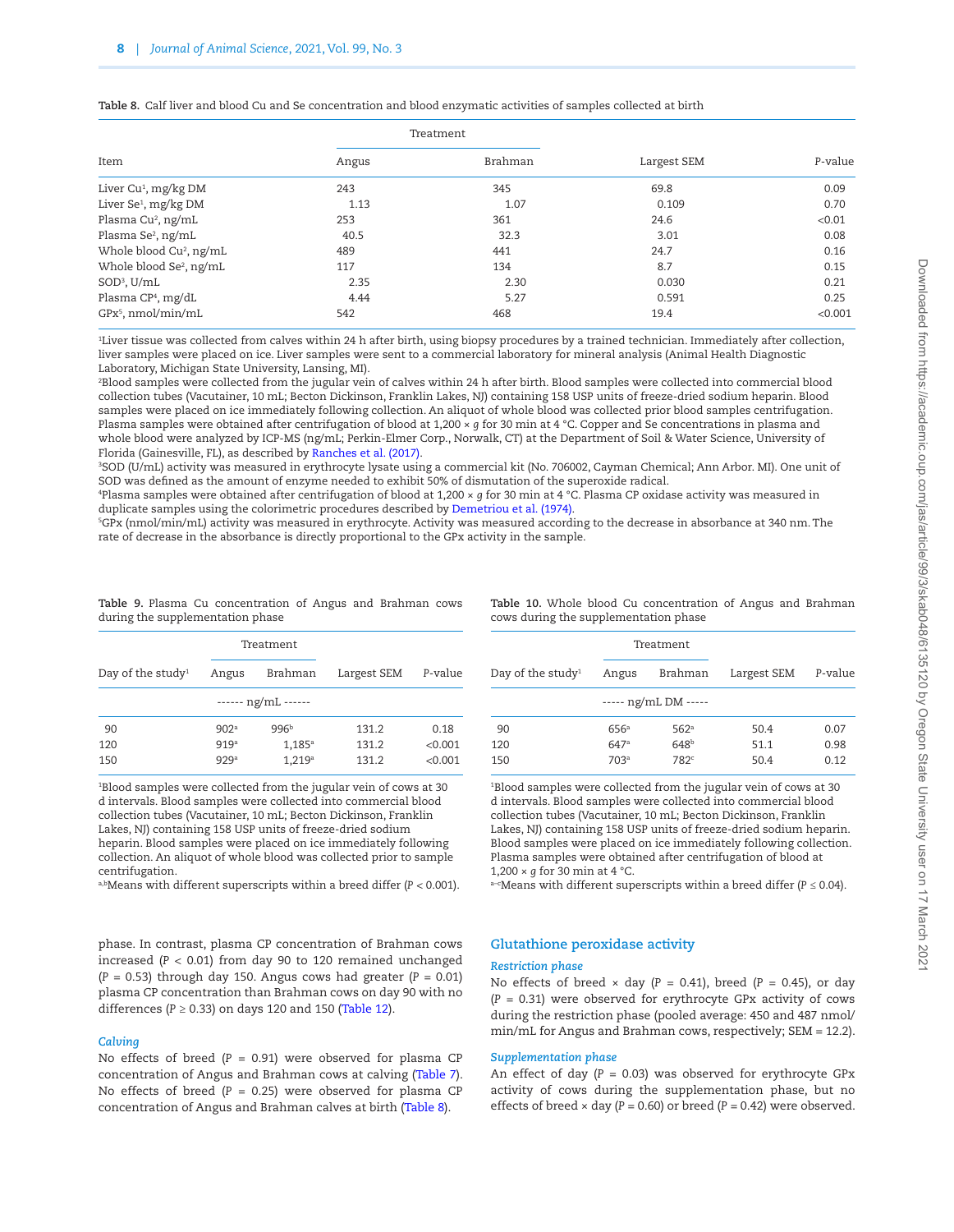<span id="page-8-0"></span>**Table 11.** Erythrocyte SOD activity of Angus and Brahman cows during the supplementation phase

|                               |                   | Treatment          |             |         |
|-------------------------------|-------------------|--------------------|-------------|---------|
| Day of the study <sup>1</sup> | Angus             | Brahman            | Largest SEM | P-value |
|                               |                   | ------ U/mL ------ |             |         |
| 90                            | 4.15 <sup>a</sup> | 3.60 <sup>a</sup>  | 0.162       | < 0.01  |
| 120                           | 4.00 <sup>a</sup> | 3.60 <sup>a</sup>  | 0.162       | 0.05    |
| 150                           | 3.00 <sup>b</sup> | $3.15^{b}$         | 0.193       | 0.38    |

1 Blood samples were collected from the jugular vein of cows at 30 d intervals. Blood samples were collected into commercial blood collection tubes (Vacutainer, 10 mL; Becton Dickinson, Franklin Lakes, NJ) containing 158 USP units of freeze-dried sodium heparin. Blood samples were placed on ice immediately following collection. SOD activity was measured in erythrocyte lysate using a commercial kit (No. 706002, Cayman Chemical; Ann Arbor, MI). One unit of SOD was defined as the amount of enzyme needed to exhibit 50% of dismutation of the superoxide radical.

a,bMeans with different superscripts within a breed differ (*P ≤* 0.05).

Erythrocyte GPx activity increased (*P <* 0.01) from day 90 to 120 and did not change (*P =* 0.16) from day 120 to 150 ([Table 6](#page-5-1)).

#### *Calving*

No effects of breed (*P =* 0.76) were observed for erythrocyte GPx activity of cows at calving [\(Table 7](#page-6-0)). Angus calves (*P <* 0.01) had greater erythrocyte GPx activity than Brahman calves at birth [\(Table 8](#page-7-0)).

## **Cotyledon, colostrum, and milk mineral concentrations at calving**

No effects of breed were observed for cotyledon Cu (*P =* 0.12) or Se (*P =* 0.55) concentration of cows at calving [\(Table 7](#page-6-0)). Brahman cows had greater (*P <* 0.001) colostrum Cu concentration than Angus cows. No breed effects (*P =* 0.45) were observed for colostrum Se concentration [\(Table 7\)](#page-6-0). Brahman cows had greater (*P <* 0.001) milk Cu concentration than Angus cows. No breed effects (*P =* 0.14) were observed for milk Se concentration of Angus and Brahman cows ([Table 7](#page-6-0)).

#### **Gene expression analysis**

Among the 35 genes evaluated in this study, 9 genes related to Cu and 13 genes related to Se metabolism were or tended to be differentially expressed between Angus and Brahman cattle at one of the time points analyzed in cow liver tissue (days 0, 90, 150, and calving), cotyledon tissue, or calf liver tissue ([Table 13\)](#page-9-0).

No breed differences were observed in the gene expression of liver samples on day 0 (*P =* 0.93) or at calving (*P =* 0.94).

On day 90, GPX3 (*P <* 0.001) and SELENOP (*P <* 0.01) gene expression in the liver tissue was greater for Angus cows than Brahman cows.

On day 150, gene expression in the liver tissue of genes MT1A (*P =* 0.02), GPX3 (*P =* 0.02), SELENOH (*P =* 0.03), SELENON (*P =* 0.02), and SELENOP (*P <* 0.01) was greater for Angus vs. Brahman cows. However, gene expression of A2M (*P =* 0.03) was greater for Brahman vs. Angus cows, and gene expression of SLC31A2 (*P =* 0.10) and SELENOO (*P =* 0.08) in the liver tissue tended to be greater for Brahman cows than Angus cows.

Gene expression in the cotyledon tissue of genes ATP7A (*P <* 0.001), SELENOT (*P =* 0.02), and SEPHS2 (*P =* 0.02) was greater for Angus than Brahman cows. However, gene expression of <span id="page-8-1"></span>**Table 12.** Plasma CP concentration of Angus and Brahman cows during the supplementation phase

| Treatment         |                   |                   |         |
|-------------------|-------------------|-------------------|---------|
| Angus             | Brahman           | Largest SEM       | P-value |
|                   |                   |                   |         |
| 18.2 <sup>a</sup> | 13.9 <sup>b</sup> | 3.33              | 0.01    |
| 18.7 <sup>a</sup> | 17.7 <sup>a</sup> | 3.33              | 0.52    |
| 16.8 <sup>a</sup> | 18.4 <sup>a</sup> | 3.33              | 0.33    |
|                   |                   | ----- mg/dL ----- |         |

1 Blood samples were collected from the jugular vein of cows at 30 d intervals. Blood samples were collected into commercial blood collection tubes (Vacutainer, 10 mL; Becton Dickinson, Franklin Lakes, NJ) containing 158 USP units of freeze-dried sodium heparin. Blood samples were placed on ice immediately following collection. Plasma CP oxidase activity was measured in duplicate samples using the colorimetric procedures described by [Demetriou et al.](#page-12-11)   $(1974)$ 

a,bMeans with different superscripts within a breed differ (*P ≤* 0.01).

A2M (*P =* 0.04), CP (*P =* 0.02), MT1A (*P =* 0.03), MT2A (*P =* 0.04), MT4 (*P =* 0.02), DIO1 (*P =* 0.02), and SELENOM (*P =* 0.04) in the cotyledon tissue was greater for Brahman than Angus cows, while gene expression of COMMD1 (*P =* 0.08) and MT3 (*P =* 0.06) tended to be greater for Brahman than Angus cows.

Gene expression in the calf liver tissue of genes GPX4 (*P =* 0.07) and SELENOF (*P =* 0.08) tended to be greater for Angus calves than Brahman calves. However, gene expression in the calf liver tissue of genes MT3 (*P <* 0.01), SLC31A2 (*P =* 0.02), and SELENOO (*P <* 0.001) was greater for Brahman calves vs. Angus calves, while COMMD1 (*P =* 0.07), TXNRD2 (*P =* 0.06), and SELENOT (*P =* 0.08) tended to be greater for Brahman calves than Angus calves.

## **Discussion**

Liver Cu concentration of Angus and Brahman cows did not change during the restriction phase indicating that the S supplementation strategy was not sufficient to create Cu deficiency (liver  $Cu \leq 40$  mg/kg DM; Animal Health Diagnostic Laboratory, Michigan State University, Lansing, MI). Although liver Cu concentration did not change during the restriction phase, Angus cows had consistently lesser liver Cu concentration than Brahman cows during this phase. The final outcome of the restriction phase for liver Cu concentration was not as expected but may be partially explained by the lack of Mo in the diet to foment the action of S as a Cu antagonist through the formation of thiomolybdates in the rumen [\(Manson et al., 1982](#page-12-16)). In contrast, Se deficiency (liver Se ≤ 0.6 mg/kg DM; Animal Health Diagnostic Laboratory, Michigan State University, Lansing, MI) was achieved during the restriction phase for both breeds by day 90. Liver Cu and Se concentrations were restored for both breeds during the supplementation phase, and the differences between the two breeds for Cu concentration were maintained, whereas no breed differences were observed for Se during this phase.

Differences in mineral tissue accumulation between breeds have been previously reported in the literature but comparing other cattle breeds. [Fry et al. \(2013\),](#page-12-6) working with Angus and Simmental cows, reported that Angus cows had greater liver Cu concentration than Simmental cows after 112 d of S and Mo supplementation, while consuming a Cu-deficient diet, suggesting that Simmental cattle are more susceptible to Cu deficiency and less tolerant of Cu antagonists. The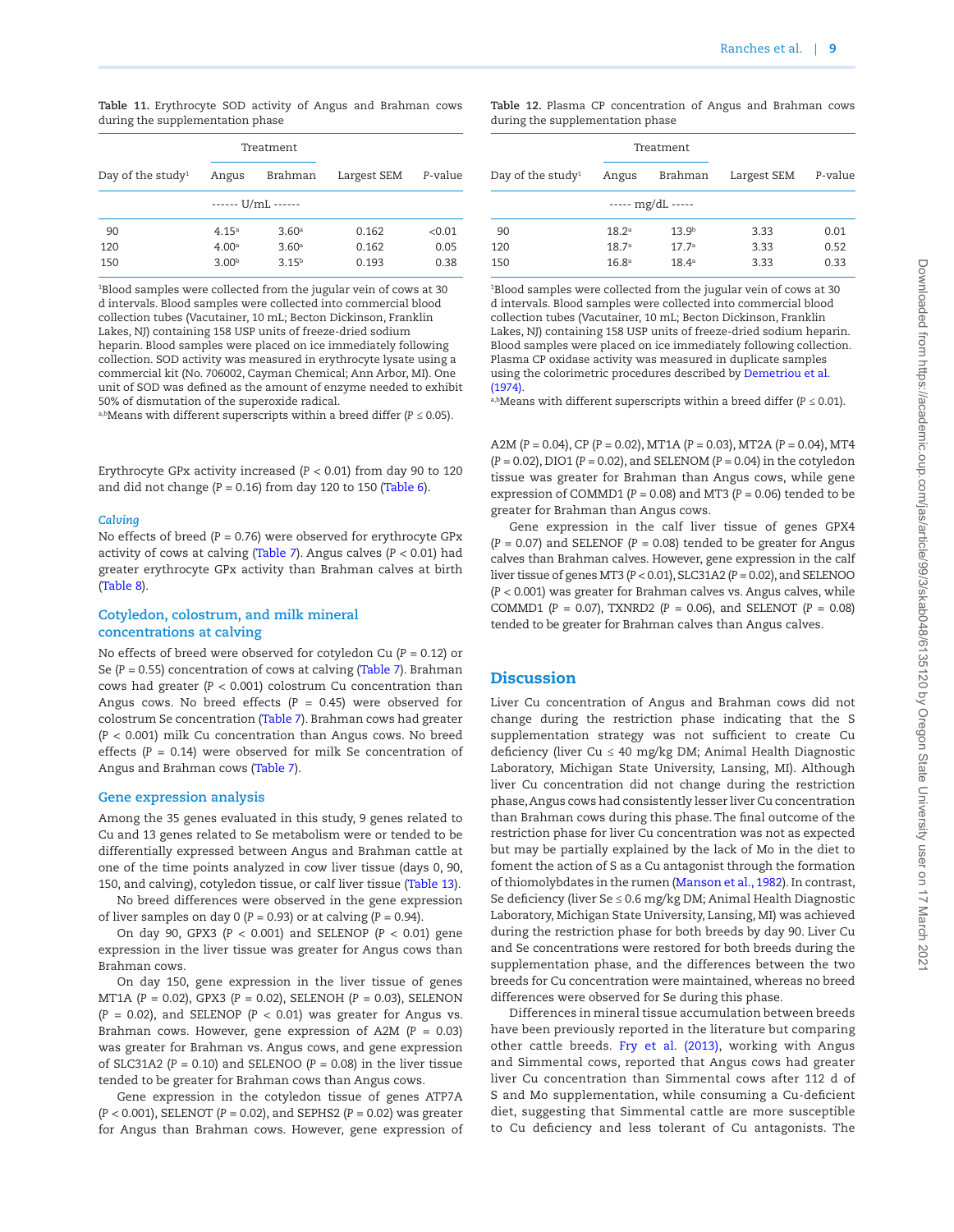<span id="page-9-0"></span>**Table 13.** Gene expression of genes related to Cu and Se metabolism on liver and cotyledon samples<sup>1</sup>

| Item              | Angus | Brahman                        | SEM    | P-value |
|-------------------|-------|--------------------------------|--------|---------|
|                   |       | Cow liver-Day 90 <sup>2</sup>  |        |         |
| Selenium          |       |                                |        |         |
| GPX3              | 1.13  | 0.195                          | 0.2566 | < 0.001 |
| SELONOP           | 6.53  | 2.33                           | 0.739  | < 0.01  |
|                   |       | Cow liver-Day 150 <sup>2</sup> |        |         |
| Copper            |       |                                |        |         |
| A2M               | 51.4  | 75.1                           | 6.03   | 0.03    |
| MT1A              | 1.91  | 0.736                          | 0.2749 | 0.02    |
| <b>SLC31A2</b>    | 0.048 | 0.078                          | 0.0089 | 0.10    |
| Selenium          |       |                                |        |         |
| GPX3              | 0.760 | 0.066                          | 0.1569 | 0.02    |
| SELENOH           | 0.118 | 0.091                          | 0.0059 | 0.03    |
| <b>SELENON</b>    | 0.008 | 0.005                          | 0.0007 | 0.02    |
| SELENOO           | 0.061 | 0.076                          | 0.0044 | 0.08    |
| <b>SELENOP</b>    | 12.6  | 5.89                           | 1.071  | < 0.01  |
|                   |       | Cotyledon <sup>3</sup>         |        |         |
| Copper            |       |                                |        |         |
| A <sub>2</sub> M  | 225   | 230                            | 59.0   | 0.04    |
| ATP7A             | 0.172 | 0.092                          | 0.0110 | < 0.001 |
| CP                | 0.308 | 0.369                          | 0.0698 | 0.02    |
| COMMD1            | 0.187 | 0.237                          | 0.0129 | 0.08    |
| MT1A              | 0.512 | 0.629                          | 0.0957 | 0.03    |
| MT <sub>2</sub> A | 5.27  | 5.57                           | 1.298  | 0.04    |
| MT3               | 0.018 | 0.033                          | 0.0052 | 0.06    |
| MT4               | 0.002 | 0.003                          | 0.0004 | 0.02    |
| Selenium          |       |                                |        |         |
| DIO1              | 0.238 | 0.308                          | 0.0586 | 0.02    |
| SELENOM           | 0.166 | 0.238                          | 0.0279 | 0.04    |
| <b>SELENOT</b>    | 0.206 | 0.108                          | 0.0210 | 0.02    |
| SEPHS2            | 0.143 | 0.173                          | 0.0388 | 0.02    |
|                   |       | Calf liver-Birth <sup>2</sup>  |        |         |
| Copper            |       |                                |        |         |
| MT3               | 0.012 | 0.030                          | 0.0039 | < 0.01  |
| COMMD1            | 0.095 | 0.123                          | 0.0081 | 0.07    |
| <b>SLC31A2</b>    | 0.049 | 0.073                          | 0.0095 | 0.02    |
| Selenium          |       |                                |        |         |
| GPX4              | 0.763 | 0.469                          | 0.0580 | 0.07    |
| <b>SELENOO</b>    | 0.029 | 0.055                          | 0.0039 | < 0.001 |
| TXNRD2            | 0.026 | 0.035                          | 0.0030 | 0.06    |
| <b>SELENOF</b>    | 0.332 | 0.237                          | 0.0263 | 0.08    |
| <b>SELENOT</b>    | 0.181 | 0.226                          | 0.0130 | 0.08    |

1 Gene expression data are presented as the relative expression to the geometric mean of the housekeeping genes using calculated using the 2<sup>−∆Ct</sup> method.

2 Liver tissue was collected from all cows at 30 d intervals (days 0, 30, 60, 90, 120, and 150) by a trained technician. A final liver sample was collected from both cows and calves within 24 h of calving. Immediately after collection, the sample was wrapped in aluminum foil and submerged in liquid nitrogen for snap freezing. The sample was stored at −80 °C until RNA extraction could be completed. 3 After calving, the placentas of all cows were retrieved for cotyledon collection as described by [Marques et al. \(2016\)](#page-12-9). Following cotyledon dissection from the placenta, two samples were collected. The sample for gene expression analysis consisted of a single cotyledon, which was vigorously washed with double-distilled water, wrapped in aluminum foil, and submerged in liquid nitrogen. These samples were stored at −80 °C until RNA could be extracted from the samples.

same rationale could be applied to the current study, where Angus cattle may be more susceptible to Cu deficiency and less tolerant to Cu antagonists than Brahman cows. However, the homeostatic regulation of Cu should be considered, and perhaps Angus cows have better maintenance of Cu homeostasis, while Brahman cows may indiscriminately accumulate Cu. To further support this rationale, in the current study, although no breed differences were observed in cotyledon Cu concentration, liver Cu concentration of Brahman calves only tended to be greater than Angus calves and both were within the range of adequacy (newborns: 125 to 650 mg/kg; [Herdt and Hoff, 2011\)](#page-12-17). Further, gene expression of MT1A was greater in liver samples of Angus cows when compared with Brahman cows on day 150. It has been demonstrated, in rodents and pigs, that gene expression of MT1A increases during Cu loading to protect cells from redox activity, therefore, suggesting that Angus cows had an upregulated mechanism to manage Cu excess ([Bauerly et al.,](#page-11-1) [2004](#page-11-1); [Fry et al., 2012\)](#page-12-18).

[Fry et al. \(2013\)](#page-12-6) who previously reported differences in Cu metabolism between Angus and Simmental cattle reported no differences in cotyledon Cu concentration between Angus and Simmental cows. In that study, cows that were considered Cu deficient, regardless of breed, had less cotyledon Cu concentration than cows considered Cu sufficient, suggesting that low status of Cu will result in reduced Cu transfer through the placenta. In the current study, although Angus cows had a reduced Cu status compared with Brahman cows, this difference was not sufficient to impact Cu maternal transfer.

When inducing Cu deficiency in Zebu and Holstein × Friesian cows, [Dermauw et al. \(2014\)](#page-12-8) reported no differences in liver Se concentration between the two breeds; however, greater kidney Se concentration was observed in Zebu vs. Holstein × Friesian cows. Although it seems that Angus and Brahman cows differ in the accumulation of Se in the liver when challenged with a diet rich in antagonists, this difference did not impact the transfer of Se to calves as no breed differences were observed for cotyledon or liver Se concentration of calves at birth.

Interestingly, during the supplementation phase, no changes were observed for plasma Cu concentration of Angus cows; however, Brahman cows had increasing plasma Cu concentration with advancing days of supplementation. This response suggests a potential for better Cu homeostatic control for Angus cows as plasma Cu concentration will only decline when the liver Cu stores are exhausted [\(Claypool](#page-12-19) [et al., 1975](#page-12-19); [Herdt and Hoff, 2011](#page-12-17)). The differences observed in Cu and Se plasma concentration of cows were reflected in the calves at birth, where Brahman calves had greater plasma Cu concentration than Angus calves, and Angus calves had greater plasma Se concentration than Brahman calves. [Dermauw et al.](#page-12-8) [\(2014\)](#page-12-8) reported that plasma Cu concentration of Holstein × Friesian cows indicated severe Cu deficiency, whereas plasma Cu concentration of Zebu cows was just below the threshold for deficiency (adequate: 700 to 900 ng/mL; [Kincaid, 1999\)](#page-12-20) after 11 wk of Mo supplementation while consuming a Cu-deficient diet. Although plasma Cu concentration of cows in the current study was not considered severely deficient, both studies present the same response where *B. taurus* or *B. taurus-*influenced cows had lesser plasma Cu concentration than *B. indicus* cows. [Fry et al.](#page-12-6) [\(2013\)](#page-12-6) also reported differences in plasma Cu concentration between Angus and Simmental cows, where Angus cows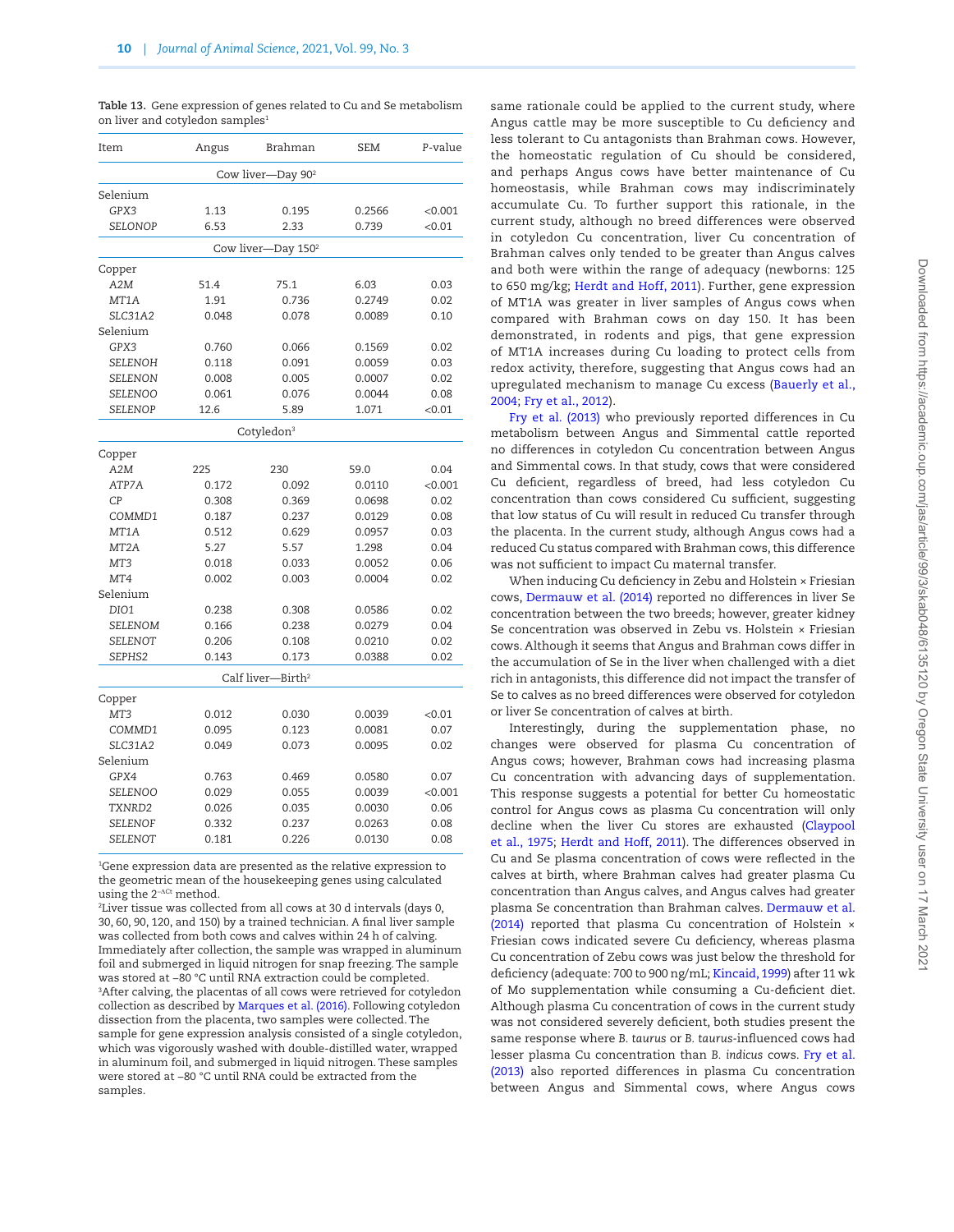had greater plasma Cu concentration than Simmental cows. Although the authors did not report a time effect for each sampling day during the Mo and S supplementation period, it seems that plasma Cu concentration of Angus cows remained fairly constant, which is similar to the response observed in the current study. Furthermore, [Mullis et al. \(2003\)](#page-12-4) working with Angus and Simental heifers that were supplemented with different Cu concentrations (0, 7, or 14 mg Cu/d) reported that Cu supplementation generally did not increase plasma Cu concentration in Angus heifers, while Simmental heifers had increased plasma Cu concentration with increasing levels of Cu supplementation. The authors of that study concluded that Angus heifers may have a lesser minimal Cu requirement than Simmental heifers. A similar rationale could be applied to the current study, where Angus cows may have a reduced Cu requirement compared with Brahman cows. Regarding plasma Cu concentration of calves at birth, [Ward et al. \(1995\)](#page-13-1) reported that Angus calves had greater plasma Cu concentration than Simmental calves. The authors suggested that because Cu status was greater for Angus vs. Simmental dams in their study, there was an opportunity for greater transfer and storage of Cu in the Angus vs. Simmental calves. A similar rationale could be applied to the current study; where at the time of calving, Brahman cows had greater plasma Cu concentration than Angus cows resulting in Brahman calves having greater plasma Cu concentration than Angus calves.

The majority of Cu found in plasma is bound to CP (90% to 95%), making it an important indicator of Cu status [\(Cousins,](#page-12-21) [1985\)](#page-12-21). Plasma CP concentration has been reported to be responsive to Cu supplementation or the lack of it ([Arthington](#page-11-2) [et al., 2003](#page-11-2)). Further, CP is an acute-phase protein, which is responsive to an array of insults, such as inflammation, bacterial infection, and physical injury [\(Carroll and Forsberg, 2007\)](#page-12-22). Therefore, the use of plasma CP concentration as an indicator of Cu status should be viewed with caution, especially in longterm studies where cows are confined and subject to frequent handling. The differences in CP concentration observed in this study, might not be related to Cu status but possibly breedimpacted differences in acute-phase signals between Angus and Brahman cattle. [Mullis et al. \(2003\)](#page-12-4) previously reported breed differences for plasma CP concentration, where Angus steers had greater plasma CP concentration than Simmental steers throughout a 149-d study, while steers were supplemented with Fe. Similarly, Angus cows had greater plasma CP concentration than Simmental heifers, and Charolais heifers had intermediary plasma CP concentration between Angus and Simmental cows when supplemented with Fe ([Ward et al., 1995](#page-13-1)). Plasma CP concentrations at calving were the greatest values observed in the current study, which is in agreement with [Hussein et al. \(2012\)](#page-12-23) and [Trevisi et al. \(2012\)](#page-13-3) who reported that dairy cows had greater plasma CP concentration during the periparturient period illustrating the impact of calving on the acute-phase reaction [\(Koets et al., 1998](#page-12-24)). No differences were observed for plasma CP concentration of calves at birth; however, no differences should be expected as fetus and newborns tend to accumulate Cu in the liver, synthesizing primarily apo-CP within the first days of life ([Hellman and Gitlin, 2002](#page-12-25)). CP synthesis will increase as the calf ages as demonstrated by [Bertoni et al. \(2009\)](#page-11-3). Plasma CP concentration observed for the calves in this study is most likely due to the colostrum transfer [\(Hernández-Castellano et al.,](#page-12-26) [2015\)](#page-12-26), which has greater CP concentration within the first 12 h after birth ([Albera and Kankofer, 2009\)](#page-11-4).

Plasma Se concentration is not the best indicator of Se status, as plasma Se concentration is sensitive to short-term

dietary intake, which results in rapid fluctuations with small changes in intake [\(Herdt and Hoff, 2011\)](#page-12-17). However, it is certainly an indication of differences in the Se metabolism between Angus and Brahman cows. Additionally, Angus cows had greater relative expression of GPX3 and SELENOP on days 90 and 150 in the liver samples, when compared with Brahman cows. Both GPX3 and SELENOP are considered to be Se transporter proteins and had recently been reported in mouse models to contribute to maternal–fetal Se transfer [\(Burk et al., 2013\)](#page-12-27). Although placental classification differs between cattle and rodents, it is possible that both GPX3 and SELENOP are also involved in the maternal transfer of Se in ruminants. In contrast to the current study, [Dermauw et al. \(2014\)](#page-12-8) working with Zebu and Holstein– Friesian heifers did not observe breed differences in plasma Se concentration. However, [Pogge et al. \(2012\)](#page-12-5) reported differences in plasma Se concentration between Angus and Simmental steers, where Angus steers had greater plasma Se concentration than Simmental steers following the administration of injectable trace minerals.

According to [Herdt and Hoff \(2011\)](#page-12-17), the regulation of blood Cu concentration is not well understood but is presumably under homeostatic control at the level of the hepatic Cu stores. Furthermore, liver Cu concentration and whole blood concentration have been reported to be correlated ([López-](#page-12-28)[Alonso et al., 2006](#page-12-28)). During the restriction phase, whole blood Cu concentration tended to decrease over time, but, interestingly, during the supplementation phase, the whole blood Cu concentration of Angus cows did not change while the whole blood Cu concentration of Brahman cows increased. To the knowledge of the authors, the effect of cattle breed on the whole blood Cu concentration has not been previously evaluated.

Although SOD carries approximately 60% of Cu in erythrocytes, [Kincaid \(1999\)](#page-12-20) suggests that SOD is not a sensitive indicator of Cu status since activity does not decrease with deficient intakes of Cu until after plasma Cu and CP activities have declined. During the restriction and supplementation phases, as well as at calving, Angus cows had greater SOD activity than Brahman cows. However, this difference was not observed for calves at birth. SOD is a powerful antioxidant and responds to the production of reactive oxygen species in the body ([Spears and Weiss, 2008](#page-13-4)). Furthermore, pregnancy and parturition increase oxygen requirement, which increases the production of oxygen reactive species ([Sordillo, 2005](#page-12-29)). It has been demonstrated in humans that SOD activity decreases as pregnancy progresses ([Patil et al., 2007\)](#page-12-30) as observed for the cows in the current study. The production of reactive oxygen species was not measured in the current study, but it is possible that the observed breed differences in SOD activity are in fact simply due to the differences in response to the production of reactive oxygen species in both breeds.

According to [Herdt and Hoff \(2011\),](#page-12-17) whole blood contains both the erythrocyte and plasma Se fraction of blood, and the contribution of erythrocyte Se to whole blood Se in cattle is roughly 60%. Erythrocyte Se is primarily associated with the GPx enzyme, and, therefore, the behavior of whole blood Se concentration is expected to be similar to GPx activity. [Langlands](#page-12-7) [et al. \(1980\)](#page-12-7) reported breed differences for whole blood Se concentration among cattle that were born and managed as a single herd. In contrast to the current study, in their study, Brahman heifers had greater whole blood Se concentration than Africander and Hereford × Shorthorn heifers. In the same study, they reported that Braham × Hereford had greater whole blood Se concentration than Hereford, Friesian × Hereford, and Simmental × Hereford heifers.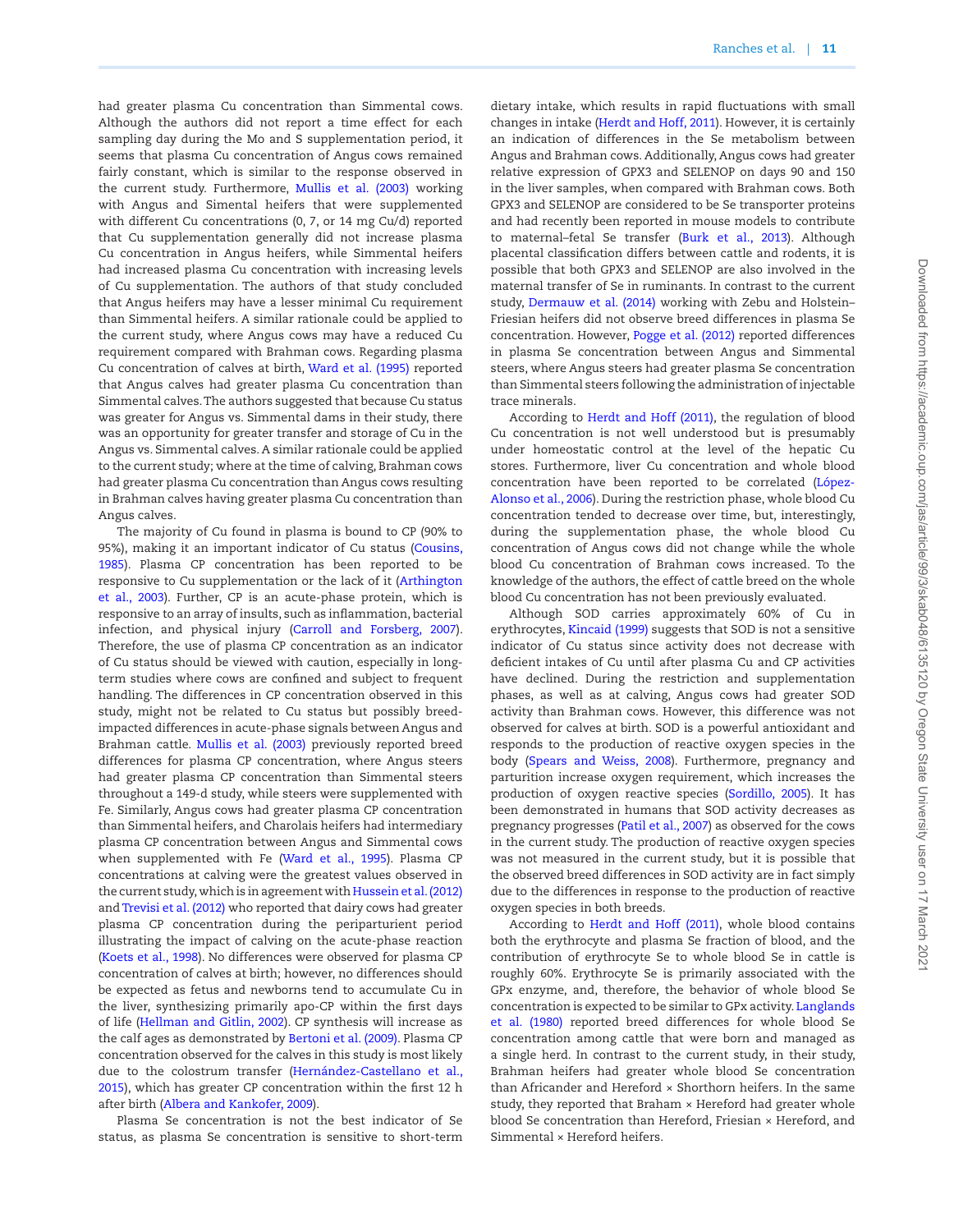The GPx found in erythrocytes is formed during erythropoiesis; therefore, erythrocyte GPx activity for the determination of Se status will represent the long-term supplementation of Se and not the immediate intake of Se [\(Herdt and Hoff, 2011](#page-12-17)). During the restriction phase, which lasted 90 d, no changes in GPx activity were observed. However, during the supplementation phase, both breeds had increasing GPx activity, but no breed differences were observed during supplementation or calving. Additionally, GPx activity was greater in Angus vs. Brahman calves at birth. Although no breed differences were observed in GPx activity between cows, gene expression of SELENOH was greater for Angus cows in the liver samples on day 150 compared with Brahman cows. The function of SELENOH is not fully known; however, it has been proposed to participate in the regulation of glutathione synthesis [\(Qazi et al.,](#page-12-15) [2018](#page-12-15)), which could explain the differences in GPx activity observed for calves. In contrast to the current study, [Langlands et al. \(1980\)](#page-12-7) reported that Africander and Brahman heifers had greater GPx activity than Hereford  $\times$  Shorthorn. However, [Pogge et al. \(2012\)](#page-12-5), who previously reported differences in plasma Se concentration of Angus and Simmental steers, did not observe differences in GPx activity between the two breeds following the administration of an injectable mineral containing Se.

According to [Suttle \(2010\)](#page-13-5), colostrum and milk Cu concentrations are around 0.15 mg/mL and will decrease as lactation progresses as observed by [Kume and Tanabe \(1993\).](#page-12-31) In the current study, colostrum Cu concentration was less in Angus vs. Brahman cows. In addition, colostrum Cu concentration decreased by 24% in Angus cows from colostrum to milk samples. Differently, Brahman cows had a 26% increase in Cu concentration from colostrum to milk, which was in contrast to [Salih et al. \(1987\)](#page-12-32), who reported decreasing Cu concentration from colostrum to milk of Brahman cows. Interestingly, [Ward](#page-13-1) [et al. \(1995\),](#page-13-1) when feeding either a Cu-deficient or Cu-adequate diet to Angus and Simmental heifers, reported that milk Cu concentration was low (approximately 1 mg/kg of DM) and not affected by the dietary Cu treatments, suggesting that Cu status does not influence Cu concentration in the milk. Although colostrum and milk are not the main route of Cu excretion, the increase in Cu concentration from colostrum to milk observed for Brahman was not expected and could be considered as an alternate excretion route to reduce the risk of Cu overload. A dilution factor could also explain the breed differences observed for Cu concentration in colostrum and milk; however, a minimum of a 5-kg difference in colostrum and milk production would be necessary, between the two breeds, for this dilution effect. Brown and [Brown \(2002\)](#page-12-33) reported differences in milk production less than 5 kg/d between Angus and Brahman cows while managed on forage diets. Although breed differences were observed for colostrum and milk Cu concentration, no breed differences were observed for colostrum or milk Se concentration.

Gene expression of genes related to the metabolism of Cu and Se in cattle has not been widely published in the literature. In the current study, gene expression data of liver and cotyledon tissue revealed differences in the relative expression of genes related to Cu and Se metabolism between Angus and Brahman cattle. In the cotyledon, the Cu-related genes, such as *COMMD1*, *MT1A*, *MT2A*, *MT3*, and *MT4*, were greater expressed in the Brahman cows, except for ATP7A and CP, which were greater expressed in the Angus cows. Interestingly, ATP7A, which encodes for the ATP7A protein and is related to Cu homeostasis in mammals, was greater expressed in the cotyledon of Angus cows and may be related to the maternal transfer of Cu to the fetal circulation [\(Fontaine and Mercer, 2007\)](#page-12-34). Among the

differentially expressed genes, COMMD1 had greater expression in the cotyledon of Brahmans cows and the liver of Brahman calves at birth compared with Angus. Several studies support the role of COMMD1 in copper homeostasis, and mutation of COMMD1 has been reported to affect biliary Cu excretion leading to Cu accumulation ([Klomp et al., 2003](#page-12-35); [Vonk et al.,](#page-13-6) [2008\)](#page-13-6). In contrast to the current study, [Fry et al. \(2013\)](#page-12-6) reported that COMMD1 was upregulated in the fetus within cows fed a Cu-deficient diet during pregnancy when compared with the fetus of cows fed a Cu-adequate diet.

Regarding Se metabolism, expression of cotyledon SELENOM and SEPHS2 was greater in Brahman cows, while cotyledon SELENOT expression was greater in Angus cows. At birth, liver GPX4 and SELENOF expression was greater in Angus calves, while liver SELENOO, TXNRD2, and SELENOT expression was greater in Brahman calves. The gene SEPHS2 encodes for selenophosphate synthetase 2 that catalyzes the formation of monoselenophosphate and has been demonstrated by [Zhou](#page-13-7) [et al. \(2009\)](#page-13-7) in the liver of pigs to not be influenced by dietary Se. In that study, the authors also reported that gene expression of liver GPX4 of pigs was not impacted by dietary Se.

In summary, substantial differences in multiple indicators of Cu and Se status and metabolism were observed between Angus and Brahman cows. Data from this study imply that Brahman cows, compared with Angus, are more efficient at maintaining adequate Cu status when consuming a Cu-inadequate diet with high S. In contrast, Angus cows, compared with Brahman cows, are more efficient at maintaining adequate Se status when consuming a Se inadequate diet with high S. Furthermore, Brahman cows may be particularly susceptible to Se, but not Cu, deficiency. Angus cows appear to be better adapted to low Cu nutrition, as witnessed by adequate enzyme function with measures of limited Cu status. These findings provide important breed-related information when assessing cattle supplementation strategies for the two most deficient trace minerals in warm-season forages. More research on this topic is warranted to further understand the mechanisms responsible for the observed differences in Cu and Se status in Angus and Brahman cattle.

## Conflict of interest statement

No conflict of interest, financial, or otherwise is declared by the authors.

#### Literature Cited

- <span id="page-11-4"></span>Albera, E., and M. Kankofer. 2009. Antioxidants in colostrum and milk of sows and cows. *Reprod. Domest. Anim*. **44**:606–611. doi:[10.1111/j.1439-0531.2007.01027.x](https://doi.org/10.1111/j.1439-0531.2007.01027.x)
- <span id="page-11-0"></span>Arthington, J. D., and L. R. Corah. 1995. *Liver biopsy procedures for determining the trace mineral status in beef cows; Part II (video SV388)*. Extension TV, Dep. of Communications. Manhattan, KS: Cooperative Extension Service, Kansas State University.
- <span id="page-11-2"></span>Arthington, J. D., F. M. Pate, and J. W. Spears. 2003. Effect of copper source and level on performance and copper status of cattle consuming molasses-based supplements. *J. Anim. Sci*. **81**:1357–1362. doi:[10.2527/2003.8161357x](https://doi.org/10.2527/2003.8161357x)
- <span id="page-11-1"></span>Bauerly, K. A., S. L. Kelleher, B. Lo, A. Kathryn, S. L. Kelleher, and B. Lo. 2004. Effects of copper supplementation on copper absorption, tissue distribution, and copper transporter expression in an infant rat model. *Am. J. Physiol. Gastrointest. liver Physiol*. **95616**:1007–1014. doi:[10.1152/ajpgi.00210.2004](https://doi.org/10.1152/ajpgi.00210.2004)
- <span id="page-11-3"></span>Bertoni, G., A. Ferrari, A. Gubbiotti, and E. Trevisi. 2009. Blood indices calves: relationship with mother values and changes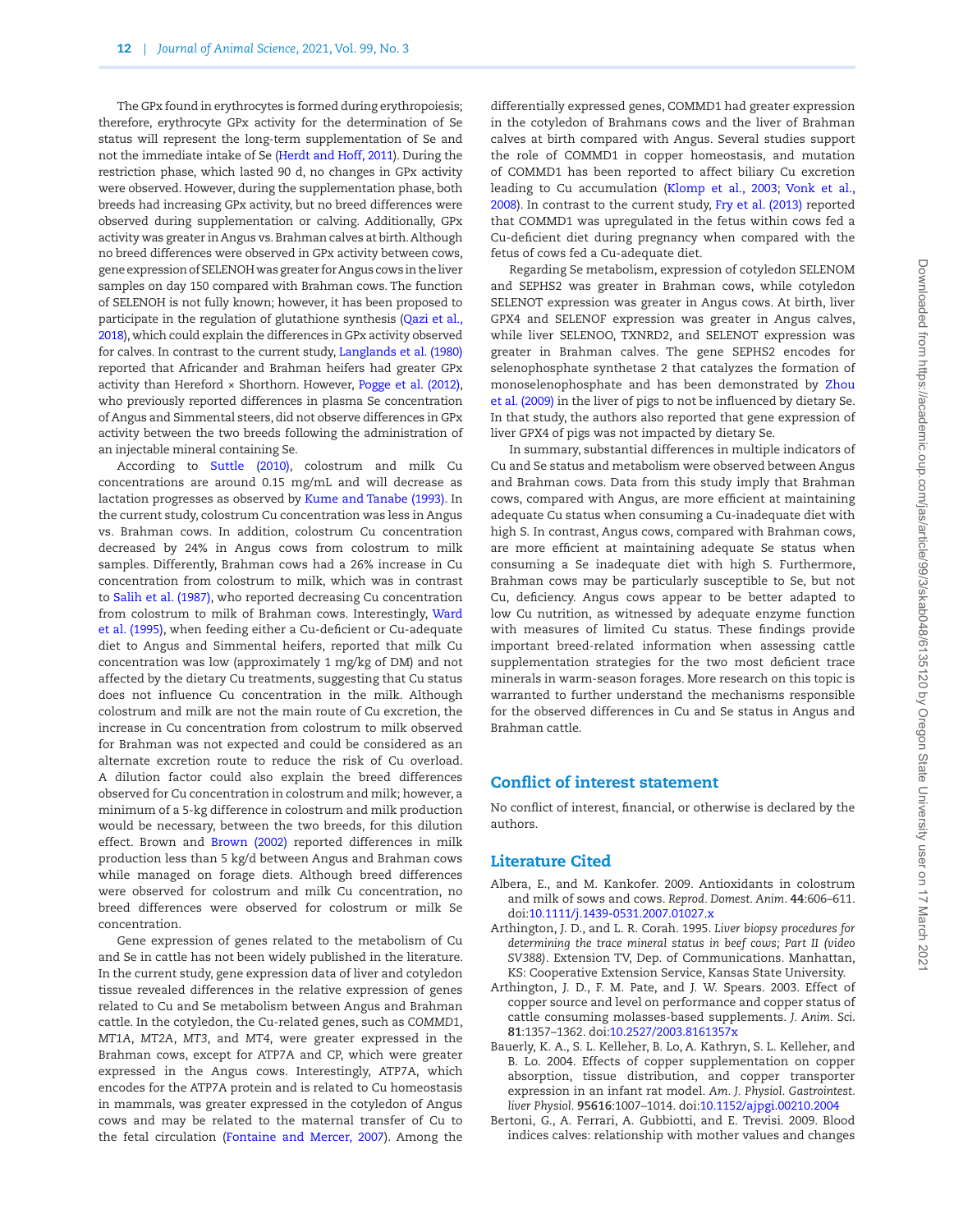in the first days of life. *Ital. J. Anim. Sci*. **8**:595–597. doi[:10.4081/](https://doi.org/10.4081/ijas.2009.s2.595) [ijas.2009.s2.595](https://doi.org/10.4081/ijas.2009.s2.595)

- <span id="page-12-33"></span>Brown, M. A., and A. H. Brown Jr. 2002. Relationship of milk yield and quality to preweaning gain of calves from Angus, Brahman and reciprocal-cross cows on different forage systems. *J. Anim. Sci*. **80**:2522–2527. doi[:10.1093/ansci/80.10.2522](https://doi.org/10.1093/ansci/80.10.2522)
- <span id="page-12-27"></span>Burk, R. F., G. E. Olson, K. E. Hill, V. P. Winfrey, A. K. Motley, and S. Kurokawa. 2013. Maternal-fetal transfer of selenium in the mouse. *FASEB J*. **27**:3249–3256. doi:[10.1096/fj.13-231852](https://doi.org/10.1096/fj.13-231852)
- <span id="page-12-22"></span>Carroll, J. A., and N. E. Forsberg. 2007. Influence of stress and nutrition on cattle immunity. *Vet. Clin. North Am. Food Anim. Pract*. **23**:105–149. doi[:10.1016/j.cvfa.2007.01.003](https://doi.org/10.1016/j.cvfa.2007.01.003)
- <span id="page-12-19"></span>Claypool, D. W., F. W. Adams, H. W. Pendell, N. A. Hartmann Jr, and J. F. Bone. 1975. Relationship between the level of copper in the blood plasma and liver of cattle. *J. Anim. Sci*. **41**:911–914. doi:[10.2527/jas1975.413911x](https://doi.org/10.2527/jas1975.413911x)
- <span id="page-12-21"></span>Cousins, R. J. 1985. Absorption, transport, and hepatic metabolism of copper and zinc: special reference to metallothionein and ceruloplasmin. *Physiol. Rev*. **65**:238–309. doi[:10.1152/](https://doi.org/10.1152/physrev.1985.65.2.238) [physrev.1985.65.2.238](https://doi.org/10.1152/physrev.1985.65.2.238)
- <span id="page-12-11"></span>Demetriou, J. A., P. A. Drewes, and J. B. Gin. 1974. Ceruloplasmin. In: Cannon, D. C., and J. W. Winkelman, editors. *Clinical chemistry*. Hagerstown (MD): Harper & Row; p. 857–864.
- <span id="page-12-8"></span>Dermauw, V., A. De Cuyper, L. Duchateau, E. Dierenfeld, and G. P. J. Janssens. 2014. A disparate trace element metabolism in zebu. *J. Anim. Sci*. **92**:3007–2017. doi:[10.2527/jas2013-6979](https://doi.org/10.2527/jas2013-6979)
- <span id="page-12-34"></span>Fontaine, S. L., and J. Mercer. 2007. Trafficking of the copper-ATPases, ATP7A and ATP7B: role in copper homeostasis. *Arch. Biochem. Biophys*. **463**:149–167. doi:[10.1016/j.abb.2007.04.021](https://doi.org/10.1016/j.abb.2007.04.021)
- <span id="page-12-18"></span>Fry, R. S., M. S. Ashwell, K. E. Lloyd, A. T. O′Nan, W. L. Flowers, K. R. Stewart, and J. W. Spears. 2012. Amount and source of dietary copper affects small intestine morphology, duodenal lipid peroxidation, hepatic oxidative stress, and mRNA expression of hepatic copper regulatory proteins in weanling pigs. *J. Anim. Sci*. **90**:3112–3119. doi[:10.2527/jas2011-4403](https://doi.org/10.2527/jas2011-4403)
- <span id="page-12-6"></span>Fry, R. S., J. W. Spears, K. E. Lloyd, A. T. O′Nan, and M. S. Ashwell. 2013. Effect of dietary copper and breed on gene products involved in copper acquisition, distribution, and use in Angus and Simmental cows and fetuses. *J. Anim. Sci*. **91**:861–871. doi:[10.2527/jas.2011-3888](https://doi.org/10.2527/jas.2011-3888)
- <span id="page-12-14"></span>Gladyshev, V. N., E. S. Arnér, M. J. Berry, R. Brigelius-Flohé, E. A. Bruford, R. F. Burk, B. A. Carlson, S. Castellano, L. Chavatte, M. Conrad, *et al.* 2016. Selenoprotein gene nomenclature. *J. Biol. Chem*. **291**:24036–24040. doi:[10.1074/jbc.M116.756155](https://doi.org/10.1074/jbc.M116.756155)
- <span id="page-12-25"></span>Hellman, N. E., and J. D. Gitlin. 2002. Ceruloplasmin metabolism and function. *Annu. Rev. Nutr*. **22**:439–458. doi[:10.1146/](https://doi.org/10.1146/annurev.nutr.22.012502.114457) [annurev.nutr.22.012502.114457](https://doi.org/10.1146/annurev.nutr.22.012502.114457)
- <span id="page-12-17"></span>Herdt, T. H., and B. Hoff. 2011. The use of blood analysis to evaluate trace mineral status in ruminant livestock. *Vet. Clin. North Am. Food Anim. Pract*. **27**:255–283, vii. doi[:10.1016/j.cvfa.2011.02.004](https://doi.org/10.1016/j.cvfa.2011.02.004)
- <span id="page-12-26"></span>Hernández-Castellano, L. E., A. Argüello, A. M. Almeida, N. Castro, and E. Bendixen. 2015. Colostrum protein uptake in neonatal lambs examined by descriptive and quantitative liquid chromatography-tandem mass spectrometry. *J. Dairy Sci*. **98**:135–147. doi:[10.3168/jds.2014-8143](https://doi.org/10.3168/jds.2014-8143)
- <span id="page-12-23"></span>Hussein, H. A., R. Staufenbiel, A. E. Müller, A. El-Sebaie, and M. Abd-El-Salam. 2012. Ceruloplasmin activity in Holstein dairy cows: effects of lactation stages and anticoagulants. *Comp. Clin. Path*. **21**:705–710. doi[:10.1007/s00580-010-1161-8](https://doi.org/10.1007/s00580-010-1161-8)
- <span id="page-12-20"></span>Kincaid, R. L. 1999. Assessment of trace mineral status of ruminants: a review. Proc. Amer. Soc. Anim. Sci. **77**:1–10.
- <span id="page-12-12"></span>King, J. 1965. Ceruloplasmin. In: *Practical clinical enzymology*. London: Van Nostrand; p. 108–110.
- <span id="page-12-35"></span>Klomp, A. E., B. van de Sluis, L. W. Klomp, and C. Wijmenga. 2003. The ubiquitously expressed MURR1 protein is absent in canine copper toxicosis. *J. Hepatol*. **39**:703–709. doi[:10.1016/](https://doi.org/10.1016/s0168-8278(03)00380-5) [s0168-8278\(03\)00380-5](https://doi.org/10.1016/s0168-8278(03)00380-5)
- <span id="page-12-24"></span>Koets, A. P., N. de Schwartz, P. Tooten, M. Kankofer, J. M. Broekhuijsen-Davies, V. P. Rutten, L. A. van Leengoed, M. A. Taverne, and E. Gruys. 1998. Release of proinflammatory

cytokines related to luteolysis and the periparturient acute phase response in prostaglandin-induced parturition in cows. *Theriogenology* **49**:797–812. doi:[10.1016/S0093-691X\(98\)00029-6](https://doi.org/10.1016/S0093-691X(98)00029-6)

- <span id="page-12-31"></span>Kume, S., and S. Tanabe. 1993. Effect of parity on colostral mineral concentrations of Holstein cows and value of colostrum as a mineral source for newborn calves. *J. Dairy Sci*. **76**:1654–1660. doi:[10.3168/jds.s0022-0302\(93\)77499-8](https://doi.org/10.3168/jds.s0022-0302(93)77499-8)
- <span id="page-12-7"></span>Langlands, J., J. Bowles, G. Donald, T. Ch′ang, R. Evans, H. Hearnshaw, and T. Post. 1980. Genotype as a source of variation in selenium concentration and glutathione peroxidase activity of whole blood from grazing sheep and cattle. *Aust. J. Agric. Res*. **31**:839–848. doi:[10.1071/](https://doi.org/10.1071/AR9800839) [AR9800839](https://doi.org/10.1071/AR9800839)
- <span id="page-12-28"></span>López-Alonso, M., A. Crespo, M. Miranda, C. Castillo, J. Hernández, and J. L. Benedito. 2006. Assessment of some blood parameters as potential markers of hepatic copper accumulation in cattle. *J. Vet. Diagn. Invest*. **18**:71–75. doi:[10.1177/104063870601800109](https://doi.org/10.1177/104063870601800109)
- <span id="page-12-16"></span>Manson, J., M. Lamand, and C. Kellerher. 1982. The effects of duodenal infusionon of tri and dithiomolybdate on plasma copper and on the diamine oxidase activity of caeruplasmin in sheep. *J. Comp. Pathol*. **92**:509–518. doi:[10.1016/0021-9975\(82\)90003-2](https://doi.org/10.1016/0021-9975(82)90003-2)
- <span id="page-12-9"></span>Marques, R. S., R. F. Cooke, M. C. Rodrigues, B. I. Cappellozza, R. R. Mills, C. K. Larson, P. Moriel, and D. W. Bohnert. 2016. Effects of organic or inorganic cobalt, copper, manganese, and zinc supplementation to late-gestating beef cows on productive and physiological responses of the offspring. *J. Anim. Sci*. **94**:1215–1226. doi[:10.2527/jas.2015-0036](https://doi.org/10.2527/jas.2015-0036)
- <span id="page-12-1"></span>McDowell, L. R. 1996. Feeding minerals to cattle on pasture. *Anim. Feed Sci. Technol*. **60**:247–271. doi:[10.1016/0377-8401\(96\)00983-2](https://doi.org/10.1016/0377-8401(96)00983-2)
- <span id="page-12-0"></span>McDowell, L. R., and J. D. Arthington. 2005. *Minerals for grazing ruminants in tropical regions*. 4th rev. ed. Bulletin. Gainesville, FL: University of Florida, Institute of Food and Agricultural Sciences, Department of Animal Sciences.
- <span id="page-12-4"></span>Mullis, L. A., J. W. Spears, and B. L. McCraw. 2003. Effects of breed (Angus vs Simmental) and copper and zinc source on mineral status of steers fed high dietary iron. *J. Anim. Sci*. **81**:318–322. doi:[10.2527/2003.811318x](https://doi.org/10.2527/2003.811318x)
- <span id="page-12-3"></span>NASEM. 2016. *Nutrient requirements of beef cattle*. 8th rev. ed. Washington (DC): National Academies Press.
- <span id="page-12-13"></span>Papp, L. V., J. Lu, A. Holmgren, and K. K. Khanna. 2007. From selenium to selenoproteins: synthesis, identity, and their role in human health. *Antioxid. Redox Signal*. **9**:775–806. doi[:10.1089/](https://doi.org/10.1089/ars.2007.1528) [ars.2007.1528](https://doi.org/10.1089/ars.2007.1528)
- <span id="page-12-30"></span>Patil, S. B., M. V. Kodliwadmath, and S. M. Kodliwadmath. 2007. Study of oxidative stress and enzymatic antioxidants in normal pregnancy. *Indian J. Clin. Biochem*. **22**:135–137. doi:[10.1007/BF02912897](https://doi.org/10.1007/BF02912897)
- <span id="page-12-5"></span>Pogge, D. J., E. L. Richter, M. E. Drewnoski, and S. L. Hansen. 2012. Mineral concentrations of plasma and liver after injection with a trace mineral complex differ among Angus and Simmental cattle. *J. Anim. Sci*. **90**:2692–2698. doi[:10.2527/](https://doi.org/10.2527/jas.2012-4482) [jas.2012-4482](https://doi.org/10.2527/jas.2012-4482)
- <span id="page-12-15"></span>Qazi, I. H., C. Angel, H. Yang, B. Pan, E. Zoidis, C. J. Zeng, H. Han, and G. Bin Zhou. 2018. Selenium, selenoproteins, and female reproduction: a review. *Molecules* **23**:1–24. doi[:10.3390/](https://doi.org/10.3390/molecules23123053) [molecules23123053](https://doi.org/10.3390/molecules23123053)
- <span id="page-12-10"></span>Ranches, J., J. M. Vendramini, and J. D. Arthington. 2017. Effects of selenium biofortification of hayfields on measures of selenium status in cows and calves consuming these forages. *J. Anim. Sci*. **95**:120–128. doi:[10.2527/jas.2016.0943](https://doi.org/10.2527/jas.2016.0943)
- <span id="page-12-32"></span>Salih, Y., L. R. McDowell, J. F. Hentges, R. M. Mason Jr, and C. J. Wilcox. 1987. Mineral content of milk, colostrum, and serum as affected by physiological state and mineral supplementation. *J. Dairy Sci*. **70**:608–612. doi:[10.3168/jds.S0022-0302\(87\)80048-6](https://doi.org/10.3168/jds.S0022-0302(87)80048-6)
- <span id="page-12-29"></span>Sordillo, L. M. 2005. Factors affecting mammary gland immunity and mastitis susceptibility. *Livest. Prod. Sci*. **98**:89–99. doi:[10.1016/j.livprodsci.2005.10.017](https://doi.org/10.1016/j.livprodsci.2005.10.017)
- <span id="page-12-2"></span>Spears, J. W. 2000. Micronutrients and immune function in cattle. *Proc. Nutr. Soc*. **59**:587–594. doi[:10.1017/s0029665100000835](https://doi.org/10.1017/s0029665100000835)